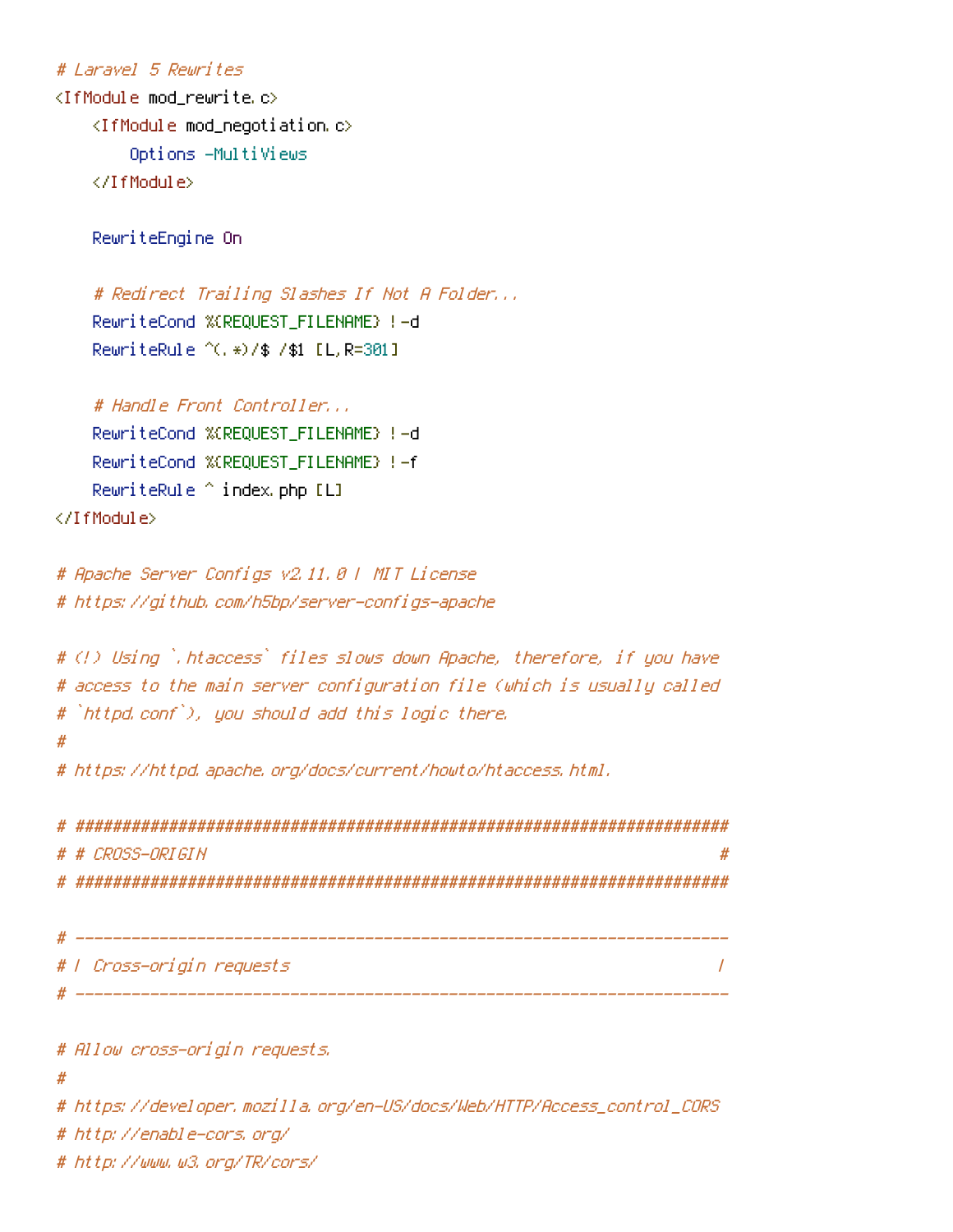```
# \langleIfModule mod headers, c\rangle# Header set Access-Control-Allow-Origin "*"
# </IfModule>
# ----------------------------------------------------------------------
# | Cross-origin images |
 # ----------------------------------------------------------------------
# Send the CORS header for images when browsers request it.
#
# https://developer.mozilla.org/en-US/docs/Web/HTML/CORS_enabled_image
# https://blog.chromium.org/2011/07/using-cross-domain-images-in-webgl-and.html
<IfModule mod_setenvif.c>
   <IfModule mod_headers.c>
       <FilesMatch "\.(bmp|cur|gif|ico|jpe?g|png|svgz?|webp)$">
           SetEnvIf Origin ":" IS_CORS
           Header set Access-Control-Allow-Origin "*" env=IS_CORS
       </FilesMatch>
   </IfModule>
</IfModule>
# ----------------------------------------------------------------------
# | Cross-origin web fonts |
# ----------------------------------------------------------------------
# Allow cross-origin access to web fonts.
<IfModule mod_headers.c>
   <FilesMatch "\.(eot|otf|tt[cf]|woff2?)$">
       Header set Access-Control-Allow-Origin "*"
   </FilesMatch>
</IfModule>
# ----------------------------------------------------------------------
# | Cross-origin resource timing |
# ----------------------------------------------------------------------
# Allow cross-origin access to the timing information for all resources.
```
 $\mathcal{A}$  is a resource is not served with a resource is not served with a  $\mathcal{A}$  header that  $\mathcal{A}$ 

#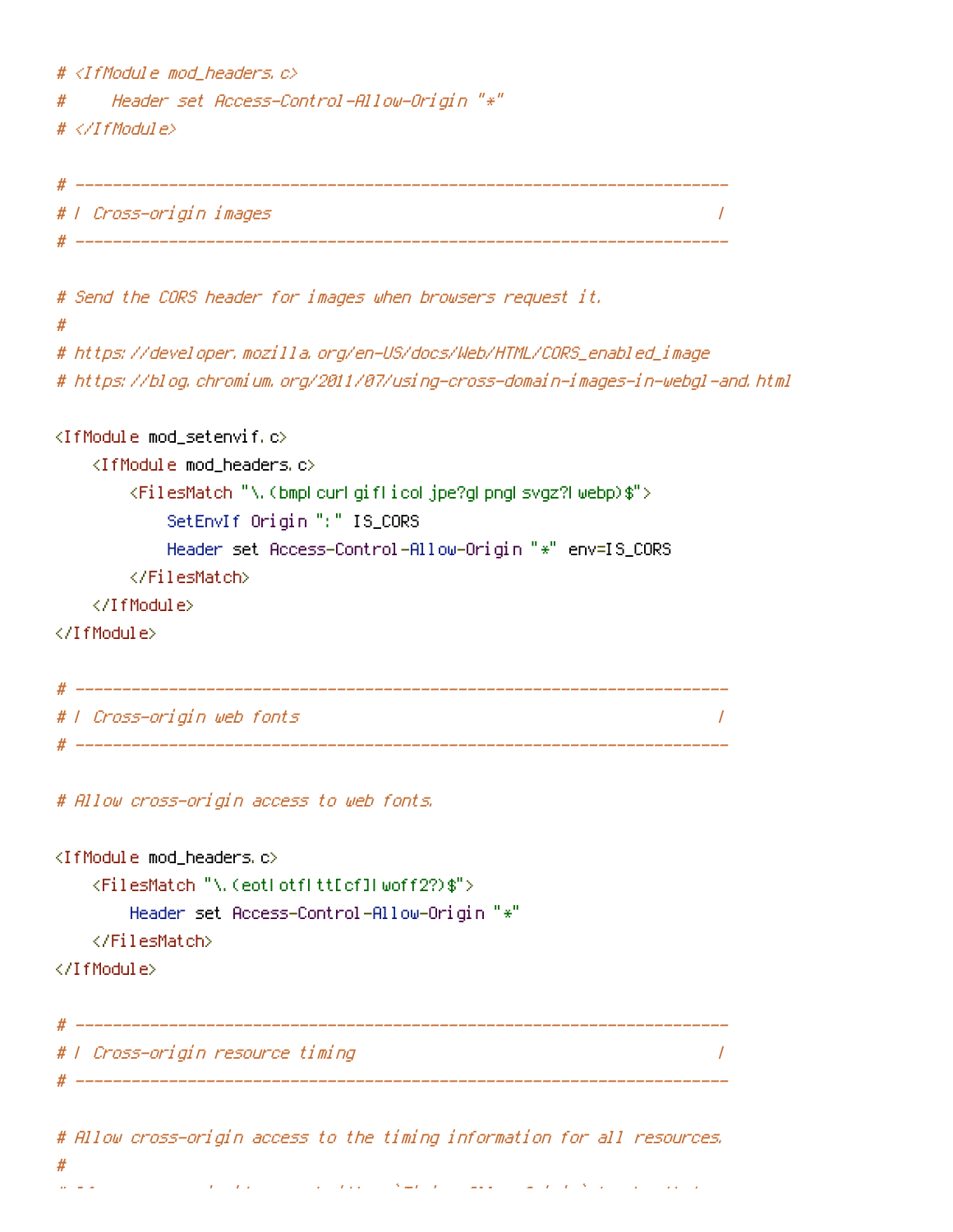```
# If a resource isn't served with a `Timing-Allow-Origin` header that
# would allow its timing information to be shared with the document,
# some of the attributes of the `PerformanceResourceTiming` object will
# be set to zero.
#
# http://www.w3.org/TR/resource-timing/
# http://www.stevesouders.com/blog/2014/08/21/resource-timing-practical-tips/
# <IfModule mod_headers.c>
# Header set Timing-Allow-Origin: "*"
# </IfModule>
# ######################################################################
 # # ERRORS #
# ######################################################################
 # ----------------------------------------------------------------------
# | Custom error messages/pages |
# ----------------------------------------------------------------------
# Customize what Apache returns to the client in case of an error.
# https://httpd.apache.org/docs/current/mod/core.html#errordocument
ErrorDocument 404 /404.html
 # ----------------------------------------------------------------------
# | Error prevention |
 # ----------------------------------------------------------------------
```
# Disable the pattern matching based on filenames.

```
#
# This setting prevents Apache from returning a 404 error as the result
# of a rewrite when the directory with the same name does not exist.
#
# https://httpd.apache.org/docs/current/content-negotiation.html#multiviews
```
#### Options -MultiViews

| #<br># # INTERNET EXPLORER |
|----------------------------|
|                            |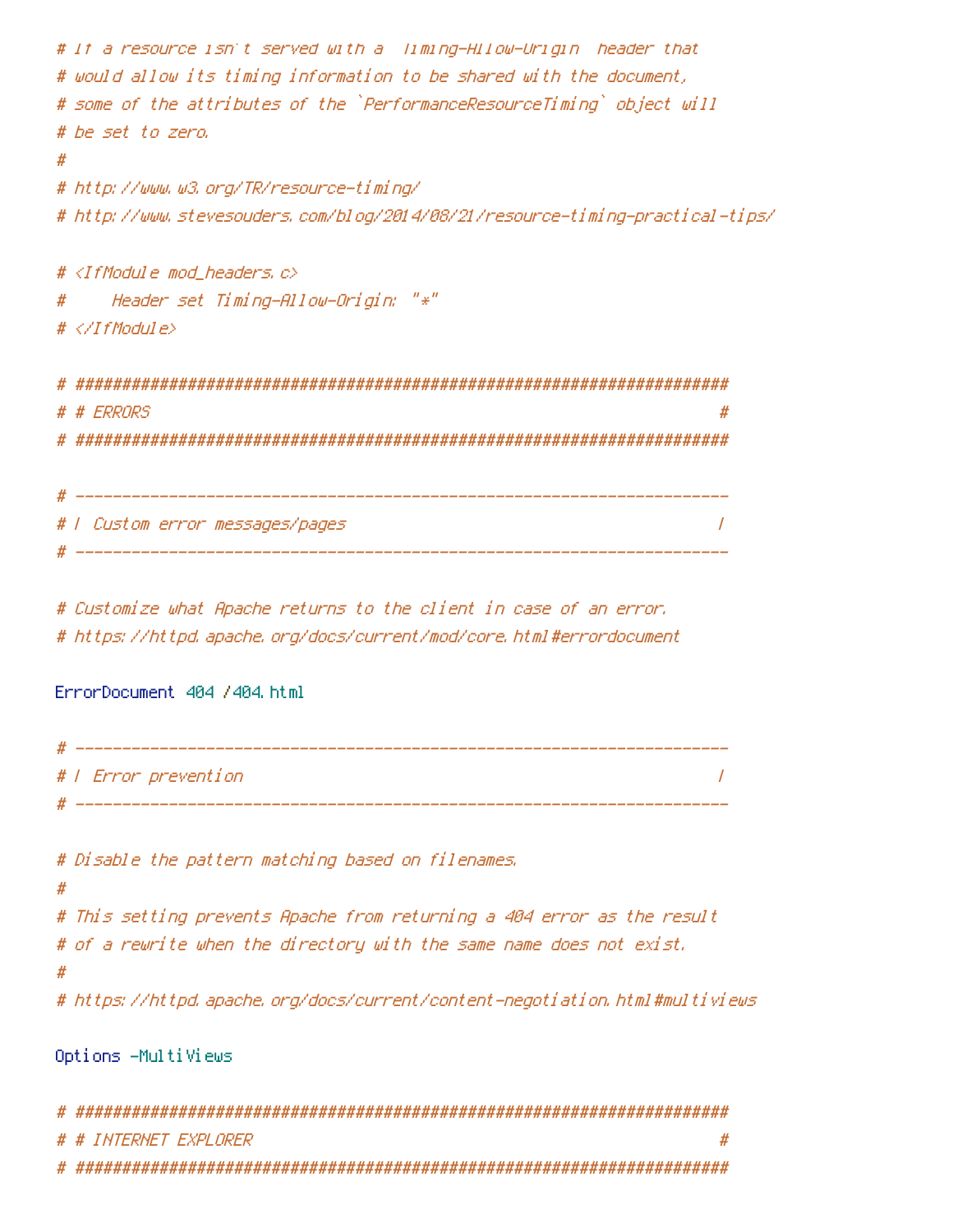| #  |                           |  |
|----|---------------------------|--|
|    | # <i>I Document modes</i> |  |
| -4 |                           |  |

```
# Force Internet Explorer 8/9/10 to render pages in the highest mode
# available in the various cases when it may not.
#
# https://hsivonen.fi/doctype/#ie8
#
# (!) Starting with Internet Explorer 11, document modes are deprecated.
# If your business still relies on older web apps and services that were
# designed for older versions of Internet Explorer, you might want to
# consider enabling `Enterprise Mode` throughout your company.
#
# http://msdn.microsoft.com/en-us/library/ie/bg182625.aspx#docmode
# http://blogs.msdn.com/b/ie/archive/2014/04/02/stay-up-to-date-with-enterprise-mode-for-
internet-explorer-11.aspx
```

```
<IfModule mod_headers.c>
```
Header set X-UA-Compatible "IE=edge"

# `mod\_headers` cannot match based on the content-type, however,

# the `X-UA-Compatible` response header should be send only for

# HTML documents and not for the other resources.

<FilesMatch "\.

(appcache|atom|bbaw|bmp|crx|css|cur|eot|f4[abpv]|flv|geojson|gif|htc|ico|jpe? g|js|json(ld)?

```
|m4[av]|manifest|map|mp4|oex|og[agv]|opus|otf|pdf|png|rdf|rss|safariextz|svgz?
|swf|topojson|tt[cf]|txt|vcard|vcf|vtt|webapp|web[mp]|woff2?|xloc|xml|xpi)$">
```

```
Header unset X-UA-Compatible
```
</FilesMatch>

```
</IfModule>
```

| Н |                         |  |
|---|-------------------------|--|
|   | #   Iframes cookies     |  |
|   | _______________________ |  |

```
# Allow cookies to be set from iframes in Internet Explorer.
```

```
#
```
# http://msdn.microsoft.com/en-us/library/ms537343.aspx

# http://www.w3.org/TR/2000/CR-P3P-20001215/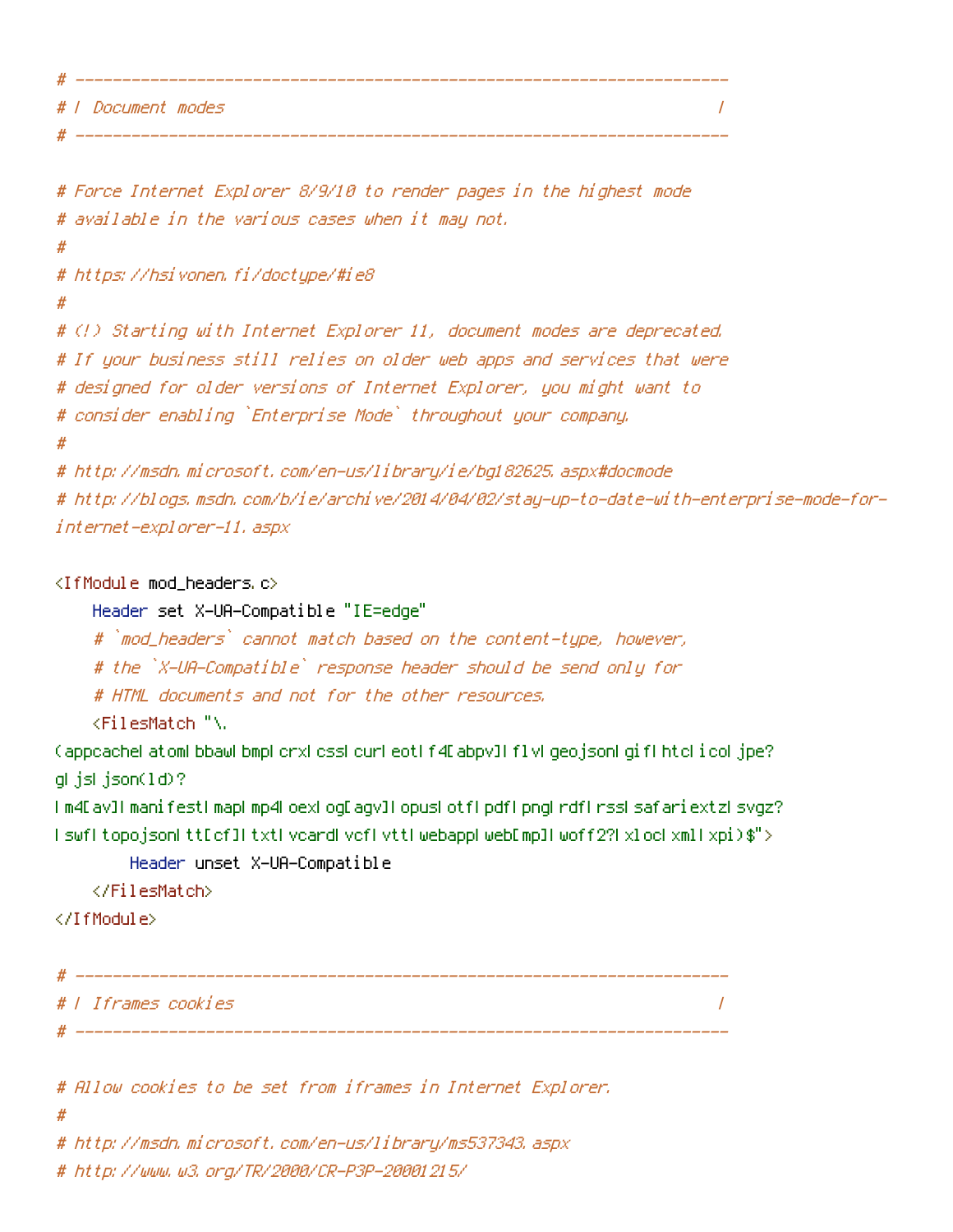# <IfModule mod\_headers.c>

# Header set P3P "policyref=\"/w3c/p3p.xml\", CP=\"IDC DSP COR ADM DEVi TAIi PSA PSD IVAi IVDi CONi HIS OUR IND CNT\"" # </IfModule>

# ###################################################################### # # MEDIA TYPES AND CHARACTER ENCODINGS # # ######################################################################

| #                      | _____                     |
|------------------------|---------------------------|
|                        | # / Media types           |
| $^{\prime\prime}$<br>л | _________________________ |

# Serve resources with the proper media types (f.k.a. MIME types). # # https://www.iana.org/assignments/media-types/media-types.xhtml # https://httpd.apache.org/docs/current/mod/mod\_mime.html#addtype

 $\langle$ IfModule mod mime.c $\rangle$ 

# # Data interchange

| AddType application/json         | json map topojson |  |
|----------------------------------|-------------------|--|
| AddType application/ld+json      | jsonld            |  |
| AddType application/vnd.geo+json | geojson           |  |
| AddType application/xml          | atom rdf rss xml  |  |

# # JavaScript

# Normalize to standard type. # https://tools.ietf.org/html/rfc4329#section-7.2

#### AddType application/javascript is a settle state of  $\mathfrak{g}_5$

# # Manifest files

# If you are providing <sup>a</sup> web application manifest file (see # the specification: https://w3c.github.io/manifest/), it is # recommended that you serve it with the `application/manifest+json` # media type.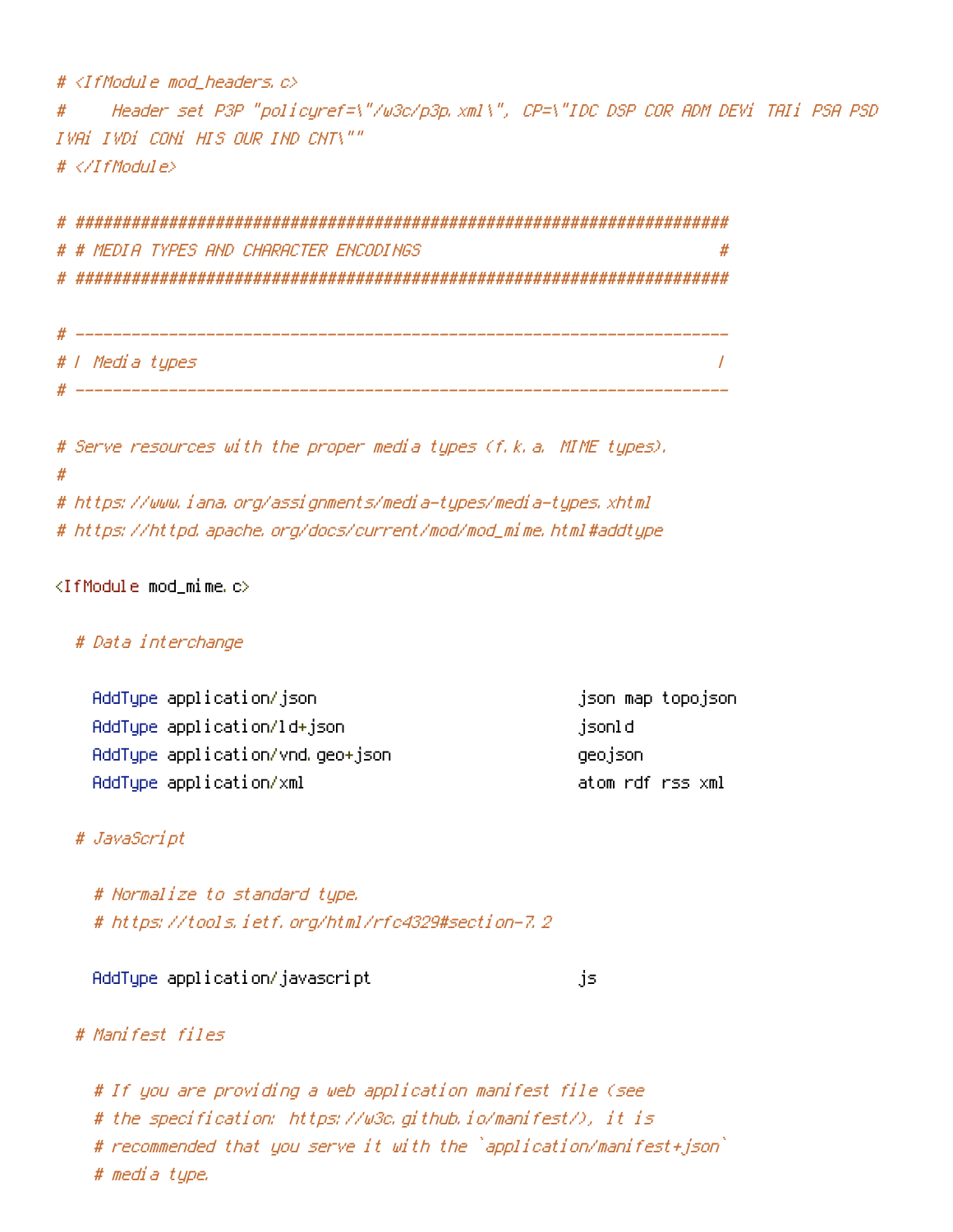```
#
 # Because the web application manifest file doesn't have its
 # own unique file extension, you can set its media type either
 # by matching:
 #
 # 1) the exact location of the file (this can be done using a
 # directive such as `<Location>`, but it will NOT work in
 # the `.htaccess` file, so you will have to do it in the main
 # server configuration file or inside of a `<VirtualHost>`
 # container)
 #
 # e.g.:
 #
 # <Location "/.well-known/manifest.json">
 # AddType application/manifest+json json
 # </Location>
 #
 # 2) the filename (this can be problematic as you will need to
 # ensure that you don't have any other file with the same name
 # as the one you gave to your web application manifest file)
 #
 # e.g.:
 #
 # <Files "manifest.json">
 # AddType application/manifest+json json
 # </Files>
 AddType application/x-web-app-manifest+json webapp
 AddType text/cache-manifest appcache manifest
# Media files
 AddType audio/mp4 f4a f4b m4a
 AddType audio/ogg oga ogg opus
 AddType image/bmp bmp
 AddType image/webp webp
 AddType video/mp4 f4v f4p m4v mp4
 AddType video/ogg ogv
```
- AddType video/webm webm AddType video/x-flv flv
- AddType image/svg+xml svg svgz svgz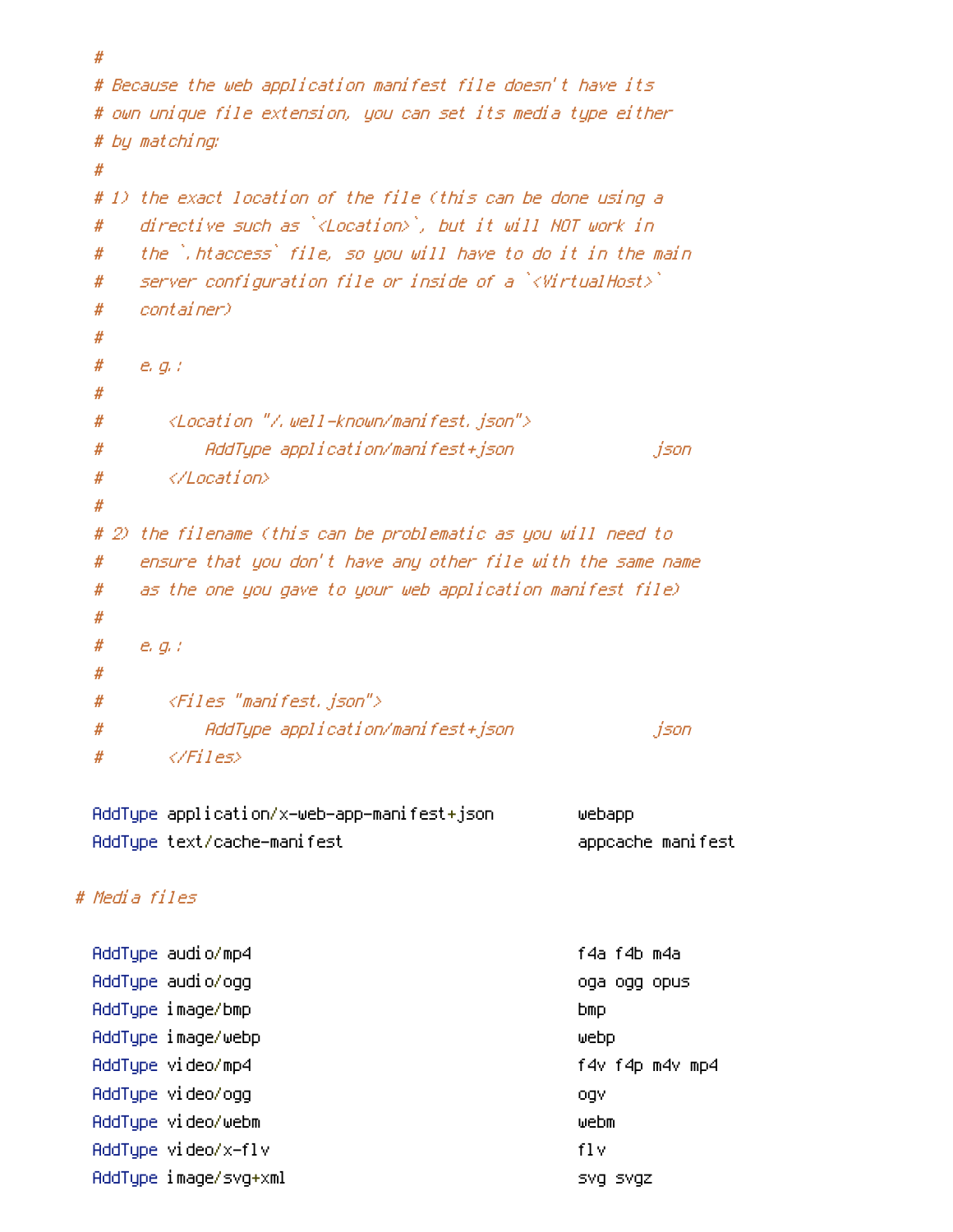# Serving `.ico` image files with <sup>a</sup> different media type # prevents Internet Explorer from displaying then as images: # https://github.com/h5bp/html5 boilerplate/commit/37b5fec090d00f38de64b591bcddcb205aadf8ee

AddType image/x-icon cur icon cur icon cur icon cur icon cur icon cur icon cur icon cur icon cur icon cur icon

# # Web fonts

| AddType application/font-woff         | liinf f |
|---------------------------------------|---------|
| AddType application/font-woff2        | unff2.  |
| AddType application/vnd.ms-fontobject | eot     |

# Browsers usually ignore the font media types and simply sniff # the bytes to figure out the font type. # https://mimesniff.spec.whatwg.org/#matching-a-font-type-pattern # # However, Blink and WebKit based browsers will show <sup>a</sup> warning # in the console if the following font types are served with any # other media types.

| AddTupe application/x-font-ttf | tte ttf |
|--------------------------------|---------|
| AddType font/opentype          | nt f    |

#### # *Other*

| AddType application/octet-stream       | safariextz |
|----------------------------------------|------------|
| AddTupe application/x-bb-appworld      | bbaw       |
| AddType application/x-chrome-extension | crx        |
| AddType application/x-opera-extension  | oex        |
| AddType application/x-xpinstall        | xpi        |
| AddType text/vcard                     | vcard vcf  |
| AddType text/vnd.rim.location.xloc     | xl oc      |
| AddType text/vtt                       | vtt        |
| AddType text/x-component               | htc        |

# ----------------------------------------------------------------------

#### </IfModule>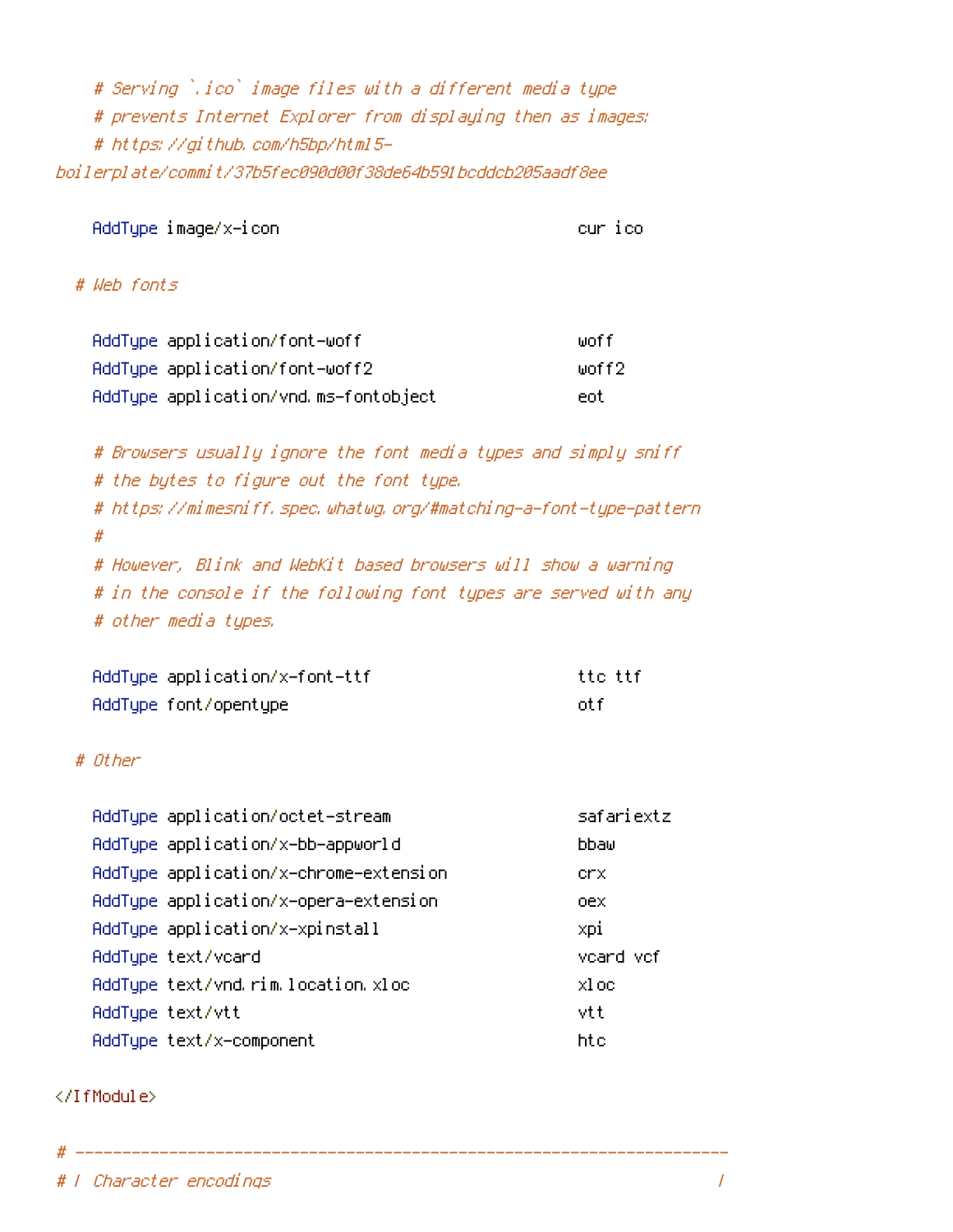```
# Serve all resources labeled as `text/html` or `text/plain`
# with the media type `charset` parameter set to `UTF-8`.
#
# https://httpd.apache.org/docs/current/mod/core.html#adddefaultcharset
```
 $\mathcal{L}^{\text{max}}_{\text{max}}$  and  $\mathcal{L}^{\text{max}}_{\text{max}}$  and  $\mathcal{L}^{\text{max}}_{\text{max}}$  and  $\mathcal{L}^{\text{max}}_{\text{max}}$ # ----------------------------------------------------------------------

AddDefaultCharset utf-8

# - - - - - - - - - - - - - - - - - - - - - - - - - - - - - - - - - - -

# Serve the following file types with the media type `charset` # parameter set to `UTF-8`. #

# https://httpd.apache.org/docs/current/mod/mod\_mime.html#addcharset

```
<IfModule mod_mime.c>
   AddCharset utf-8 .atom \
                  .bbaw \
                  . css \lambda.geojson \
                  .js \
                  .json \
                  .jsonld \
                  . rdf \Delta.rss \
                  .topojson \
                  .vtt \
                  .webapp \
                  .xloc \
                   .xml
</IfModule>
# ######################################################################
# # REWRITES #
# ######################################################################
```

| # |                                   |
|---|-----------------------------------|
|   | # <i>I Rewrite engine</i>         |
| # | _________________________________ |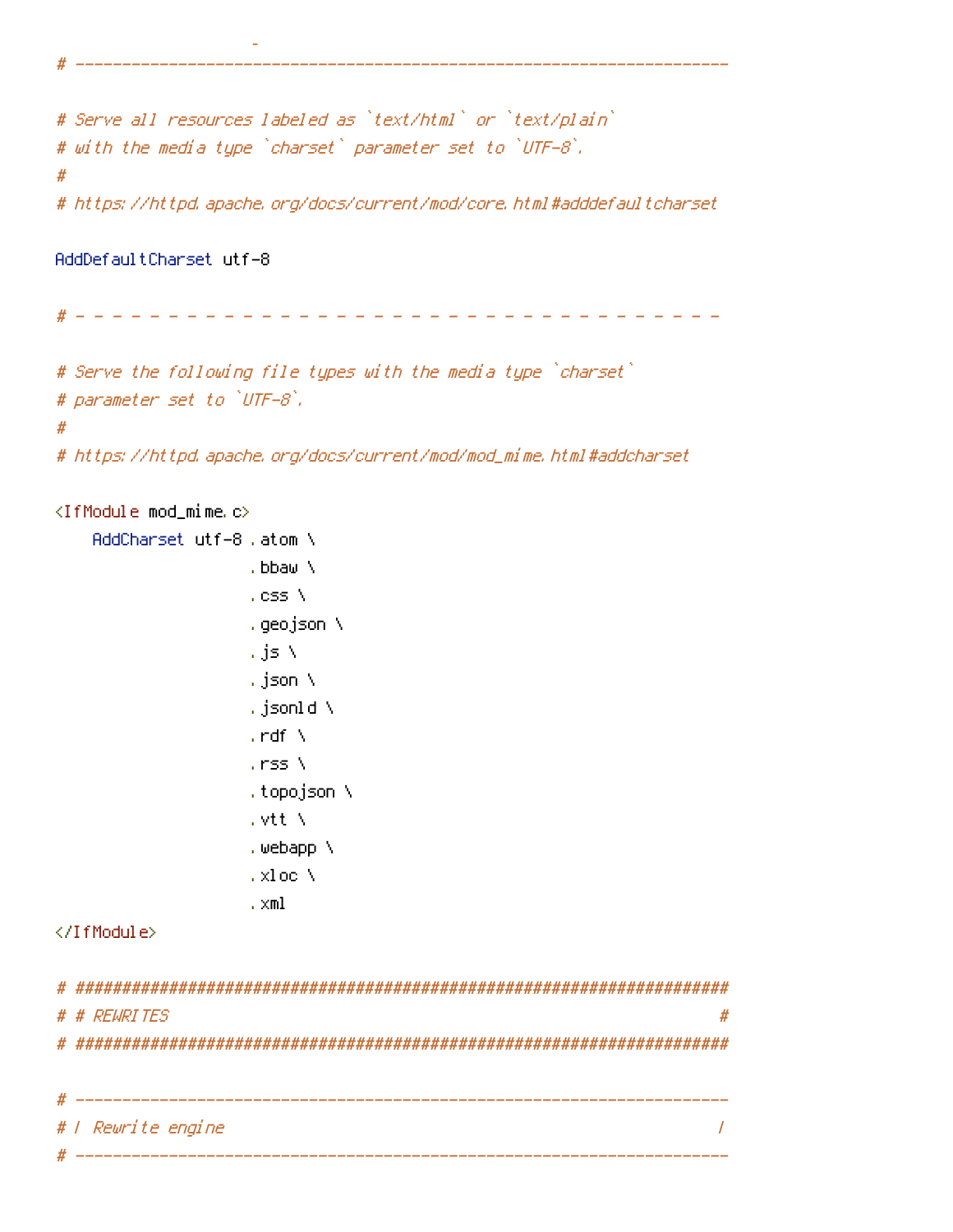```
# (1) Turn on the rewrite engine (this is necessary in order for
# the `RewriteRule` directives to work).
#
# https://httpd.apache.org/docs/current/mod/mod_rewrite.html#RewriteEngine
#
# (2) Enable the `FollowSymLinks` option if it isn't already.
#
# https://httpd.apache.org/docs/current/mod/core.html#options
#
# (3) If your web host doesn't allow the `FollowSymlinks` option,
# you need to comment it out or remove it, and then uncomment
# the `Options +SymLinksIfOwnerMatch` line (4), but be aware
# of the performance impact.
#
# https://httpd.apache.org/docs/current/misc/perf-tuning.html#symlinks
#
# (4) Some cloud hosting services will require you set `RewriteBase`.
#
# http://www.rackspace.com/knowledge_center/frequently-asked-question/why-is-
modrewrite-not-working-on-my-site
# https://httpd.apache.org/docs/current/mod/mod_rewrite.html#rewritebase
#
# (5) Depending on how your server is set up, you may also need to
# use the `RewriteOptions` directive to enable some options for
# the rewrite engine.
#
# https://httpd.apache.org/docs/current/mod/mod_rewrite.html#rewriteoptions
```

```
<IfModule mod_rewrite.c>
```
# (1) RewriteEngine On

# (2)

# For security reasons, Option followsymlinks cannot be overridden.

# Options +FollowSymlinks

Options +SymLinksIfOwnerMatch

# (3) # Options +SymLinksIfOwnerMatch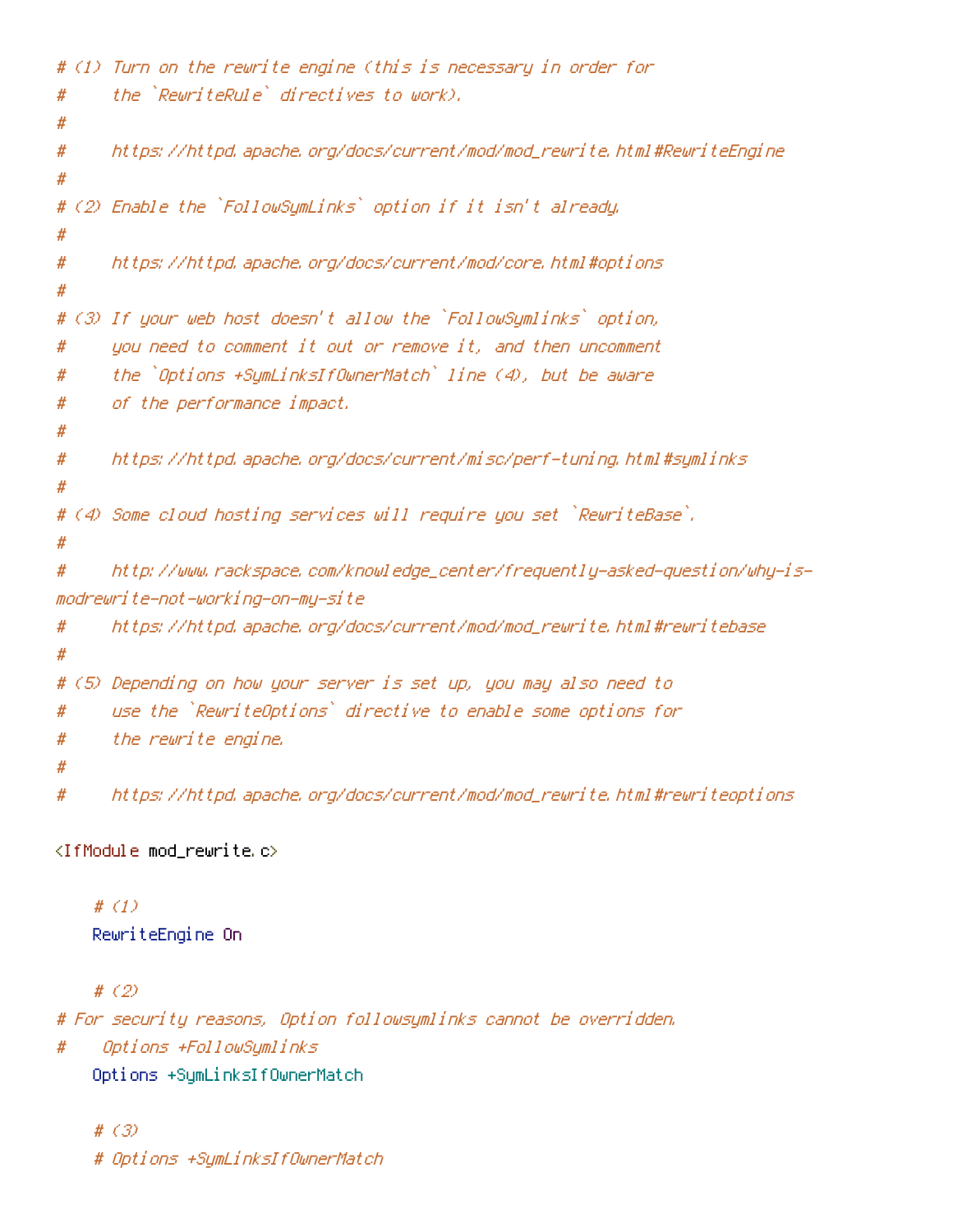# (4) # RewriteBase / # (5) # RewriteOptions <options> </IfModule> # ---------------------------------------------------------------------- # <sup>|</sup> Forcing `https://` <sup>|</sup> # ---------------------------------------------------------------------- # Redirect from the `http://` to the `https://` version of the URL. # https://wiki.apache.org/httpd/RewriteHTTPToHTTPS #  $\triangleleft$  fModule mod rewrite.c> # RewriteEngine On # RewriteCond %{HTTPS} !=on # RewriteRule ^(.\*)\$ https://%{HTTP\_HOST}/\$1 [R=301,L] # </IfModule> # ---------------------------------------------------------------------- # <sup>|</sup> Suppressing / Forcing the `www.` at the beginning of URLs <sup>|</sup>  $\#$  -----------# The same content should never be available under two different # URLs, especially not with and without `www.` at the beginning. # This can cause SEO problems (duplicate content), and therefore, # you should choose one of the alternatives and redirect the other # one. # # By default `Option <sup>1</sup>` (no `www.`) is activated. # http://no-www.org/faq.php?q=class\_b # # If you would prefer to use `Option <sup>2</sup>`, just comment out all the # lines from `Option <sup>1</sup>` and uncomment the ones from `Option <sup>2</sup>`. # # (!) NEVER USE BOTH RULES AT THE SAME TIME!

# - - - - - - - - - - - - - - - - - - - - - - - - - - - - - - - - - - -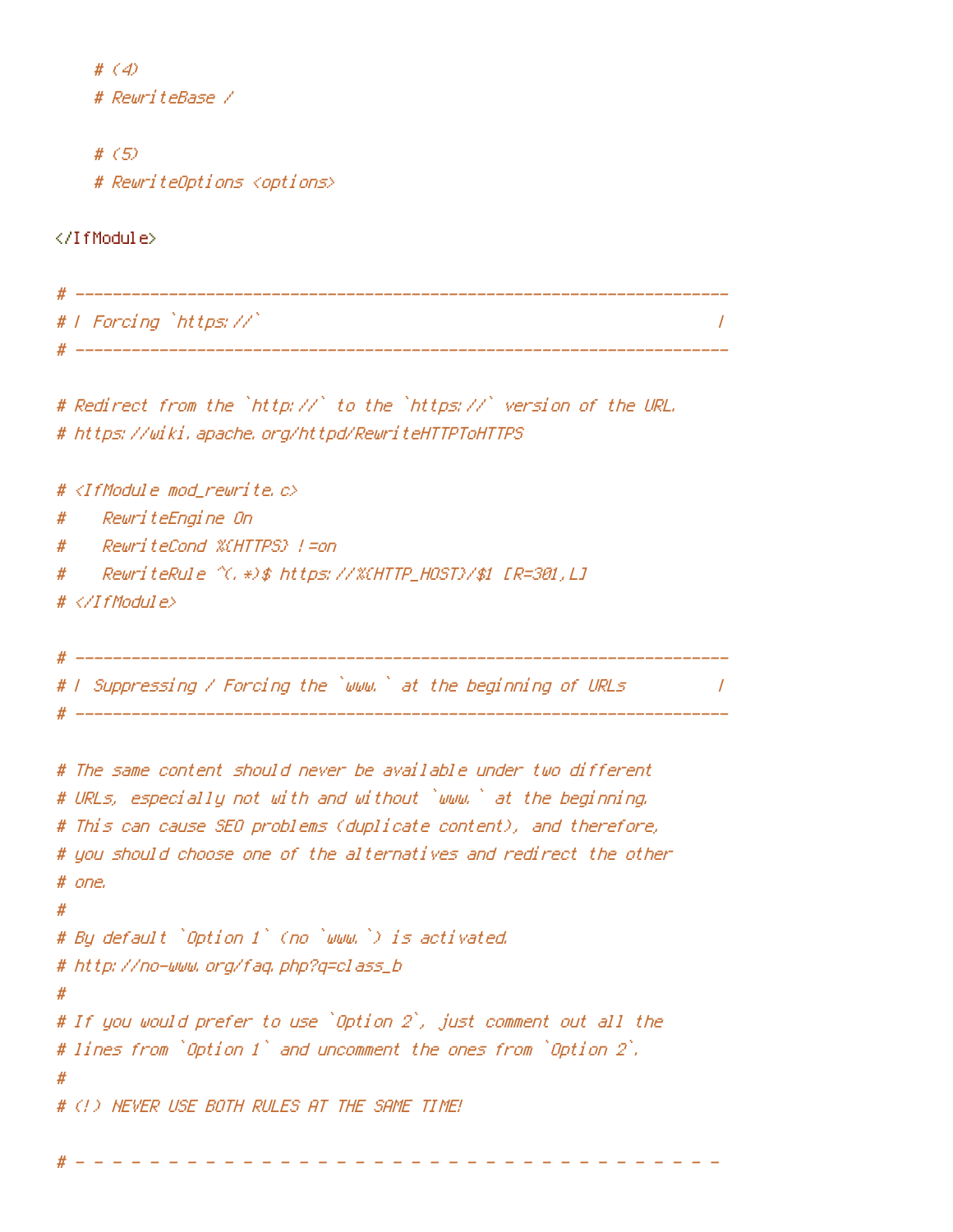# Option 1: rewrite www.example.com <sup>→</sup> example.com

```
<IfModule mod_rewrite.c>
   RewriteEngine On
   RewriteCond %{HTTPS} !=on
# RewriteCond %{HTTP_HOST} ^www\.(.+)$ [NC]
# RewriteRule ^ http://%1%{REQUEST_URI} [R=301,L]
</IfModule>
 # - - - - - - - - - - - - - - - - - - - - - - - - - - - - - - - - - - -
# Option 2: rewrite example.com → www.example.com
#
# Be aware that the following might not be a good idea if you use "real"
# subdomains for certain parts of your website.
# <IfModule mod_rewrite.c>
# RewriteEngine On
# RewriteCond %{HTTPS} !=on
# RewriteCond %{HTTP_HOST} !^www\. [NC]
# RewriteCond %{SERVER_ADDR} !=127.0.0.1
# RewriteCond %{SERVER_ADDR} !=::1
# RewriteRule ^ http://www.%{HTTP_HOST}%{REQUEST_URI} [R=301,L]
# </IfModule>
# ######################################################################
# # SECURITY #
# ######################################################################
 # ----------------------------------------------------------------------
# | Clickjacking |
# ----------------------------------------------------------------------
# Protect website against clickjacking.
#
# The example below sends the `X-Frame-Options` response header with
# the value `DENY`, informing browsers not to display the content of
# the web page in any frame.
#
# This might not be the best setting for everyone. You should read
# about the other two possible values the `X-Frame-Options` header
```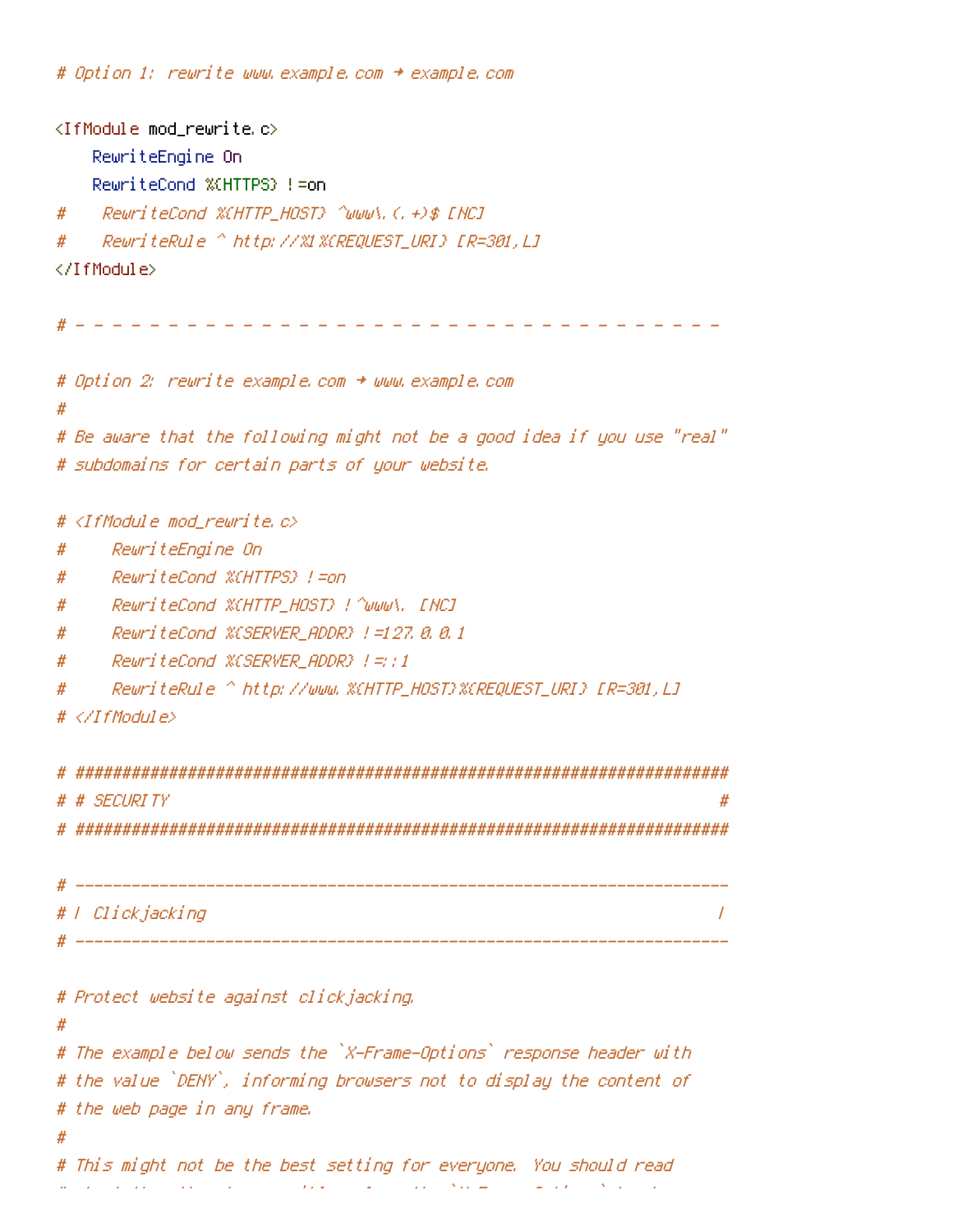```
# about the other two possible values the `X-Frame-Options` header
# field can have: `SAMEORIGIN` and `ALLOW-FROM`.
# https://tools.ietf.org/html/rfc7034#section-2.1.
#
# Keep in mind that while you could send the `X-Frame-Options` header
# for all of your website's pages, this has the potential downside that
# it forbids even non-malicious framing of your content (e.g.: when
# users visit your website using a Google Image Search results page).
#
# Nonetheless, you should ensure that you send the `X-Frame-Options`
# header for all pages that allow a user to make a state changing
# operation (e.g: pages that contain one-click purchase links, checkout
# or bank-transfer confirmation pages, pages that make permanent
# configuration changes, etc.).
#
# Sending the `X-Frame-Options` header can also protect your website
# against more than just clickjacking attacks:
# https://cure53.de/xfo-clickjacking.pdf.
#
# https://tools.ietf.org/html/rfc7034
# http://blogs.msdn.com/b/ieinternals/archive/2010/03/30/combating-clickjacking-with-x-
frame-options.aspx
# https://www.owasp.org/index.php/Clickjacking
# <IfModule mod_headers.c>
# Header set X-Frame-Options "DENY"
# # `mod_headers` cannot match based on the content-type, however,
# # the `X-Frame-Options` response header should be send only for
# # HTML documents and not for the other resources.
# <FilesMatch "\.
(appcache|atom|bbaw|bmp|crx|css|cur|eot|f4[abpv]|flv|geojson|gif|htc|ico|jpe?
gl jsl json(ld)?
|m4[av]|manifest|map|mp4|oex|og[agv]|opus|otf|pdf|png|rdf|rss|safariextz|svgz?
|swf|topojson|tt[cf]|txt|vcard|vcf|vtt|webapp|web[mp]|woff2?|xloc|xml|xpi)$">
# Header unset X-Frame-Options
# </FilesMatch>
# </IfModule>
```
# ---------------------------------------------------------------------- # | Content Security Policy (CSP) | # ----------------------------------------------------------------------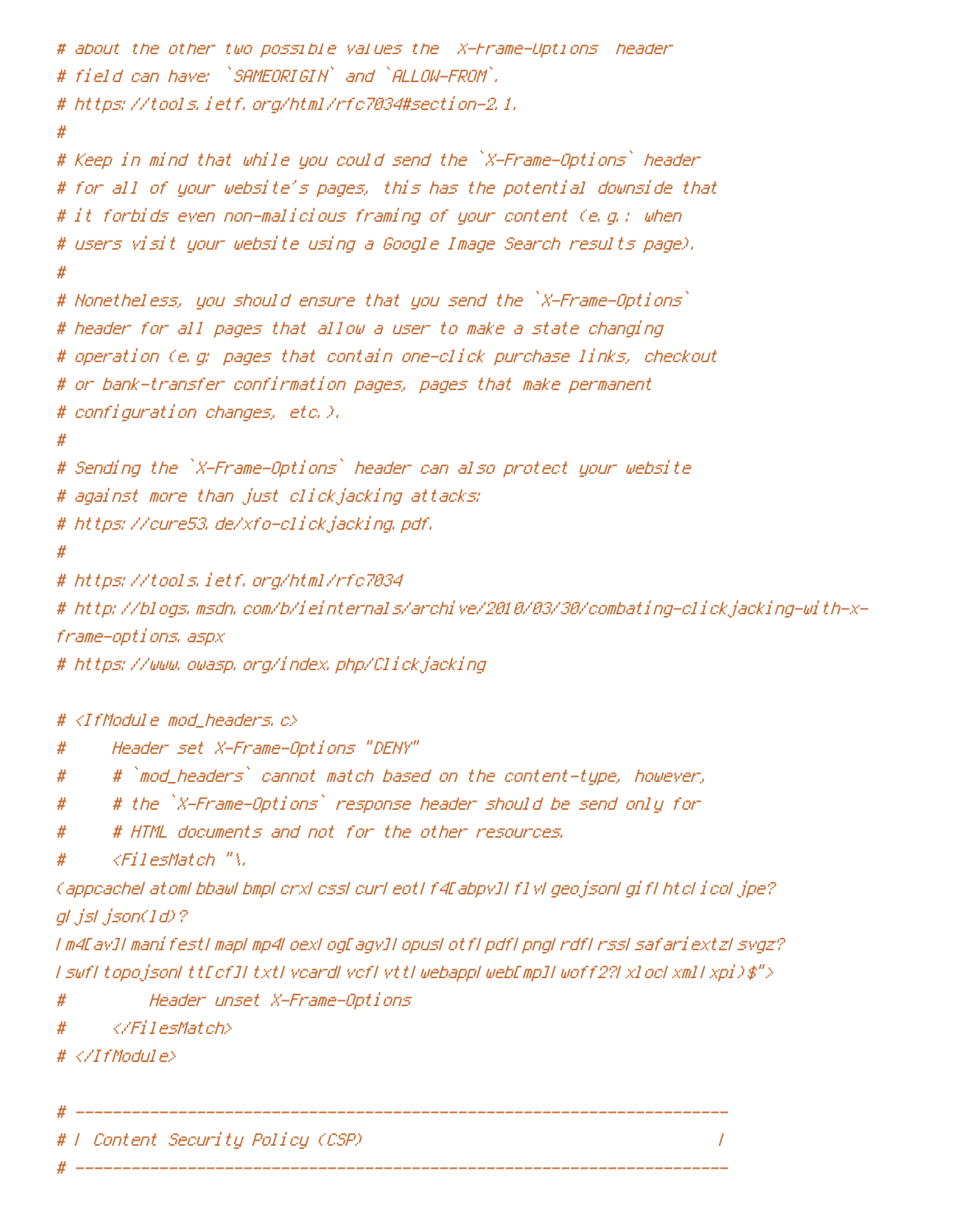```
# Mitigate the risk of cross-site scripting and other content-injection
# attacks.
#
# This can be done by setting a `Content Security Policy` which
# whitelists trusted sources of content for your website.
#
# The example header below allows ONLY scripts that are loaded from the
# current website's origin (no inline scripts, no CDN, etc). That almost
# certainly won't work as-is for your website!
#
# For more details on how to craft a reasonable policy for your website,
# read: http://www.html5rocks.com/en/tutorials/security/content-security-policy/
# (or the specification: http://www.w3.org/TR/CSP11/). Also, to make
# things easier, you can use an online CSP header generator such as:
# http://cspisawesome.com/.
# <IfModule mod_headers.c>
# Header set Content-Security-Policy "script-src 'self'; object-src 'self'"
# # `mod_headers` cannot match based on the content-type, however,
# # the `Content-Security-Policy` response header should be send
# # only for HTML documents and not for the other resources.
# <FilesMatch "\.
(appcache|atom|bbaw|bmp|crx|css|cur|eot|f4[abpv]|flv|geojson|gif|htc|ico|jpe?
gl jsl json(1d)?
|m4[av]|manifest|map|mp4|oex|og[agv]|opus|otf|pdf|png|rdf|rss|safariextz|svgz?
|swf|topojson|tt[cf]|txt|vcard|vcf|vtt|webapp|web[mp]|woff2?|xloc|xml|xpi)$">
# Header unset Content-Security-Policy
# </FilesMatch>
# </IfModule>
 # ----------------------------------------------------------------------
# | File access |
# ----------------------------------------------------------------------
# Block access to directories without a default document.
#
```
# You should leave the following uncommented, as you shouldn't allow

# anyone to surf through every directory on your server (which may

# includes rather private places such as the CMS's directories).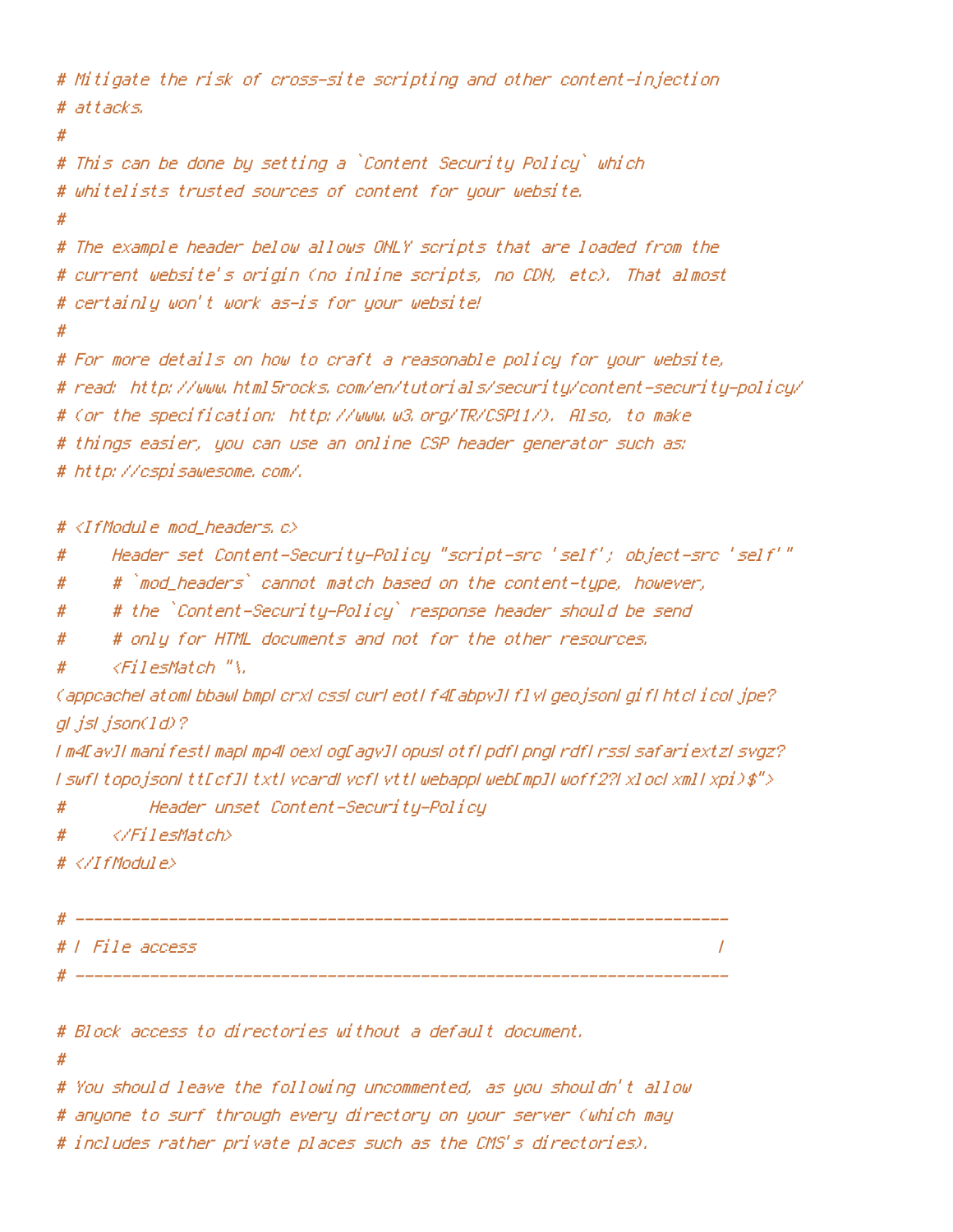```
<IfModule mod_autoindex.c>
    Options -Indexes
</IfModule>
```
# - - - - - - - - - - - - - - - - - - - - - - - - - - - - - - - - - - -

```
# Block access to all hidden files and directories with the exception of
# the visible content from within the `/.well-known/` hidden directory.
#
# These types of files usually contain user preferences or the preserved
# state of an utility, and can include rather private places like, for
# example, the `.git` or `.svn` directories.
#
# The `/.well-known/` directory represents the standard (RFC 5785) path
# prefix for "well-known locations" (e.g.: `/.well-known/manifest.json`,
# `/.well-known/keybase.txt`), and therefore, access to its visible
# content should not be blocked.
#
# https://www.mnot.net/blog/2010/04/07/well-known
# https://tools.ietf.org/html/rfc5785
<IfModule mod_rewrite.c>
    RewriteEngine On
    RewriteCond %{REQUEST_URI} "!(^|/)\.well-known/([^./]+./?)+$" [NC]
    RewriteCond %{SCRIPT_FILENAME} -d [OR]
    RewriteCond %{SCRIPT_FILENAME} -f
    RewriteRule "(\hat{ }')/\hat{ }." - [F]
</IfModule>
# - - - - - - - - - - - - - - - - - - - - - - - - - - - - - - - - - - -
# Block access to files that can expose sensitive information.
#
# By default, block access to backup and source files that may be
# left by some text editors and can pose a security risk when anyone
# has access to them.
#
# http://feross.org/cmsploit/
#
# (!) Update the `<FilesMatch>` regular expression from below to
# include any files that might end up on your production server and
```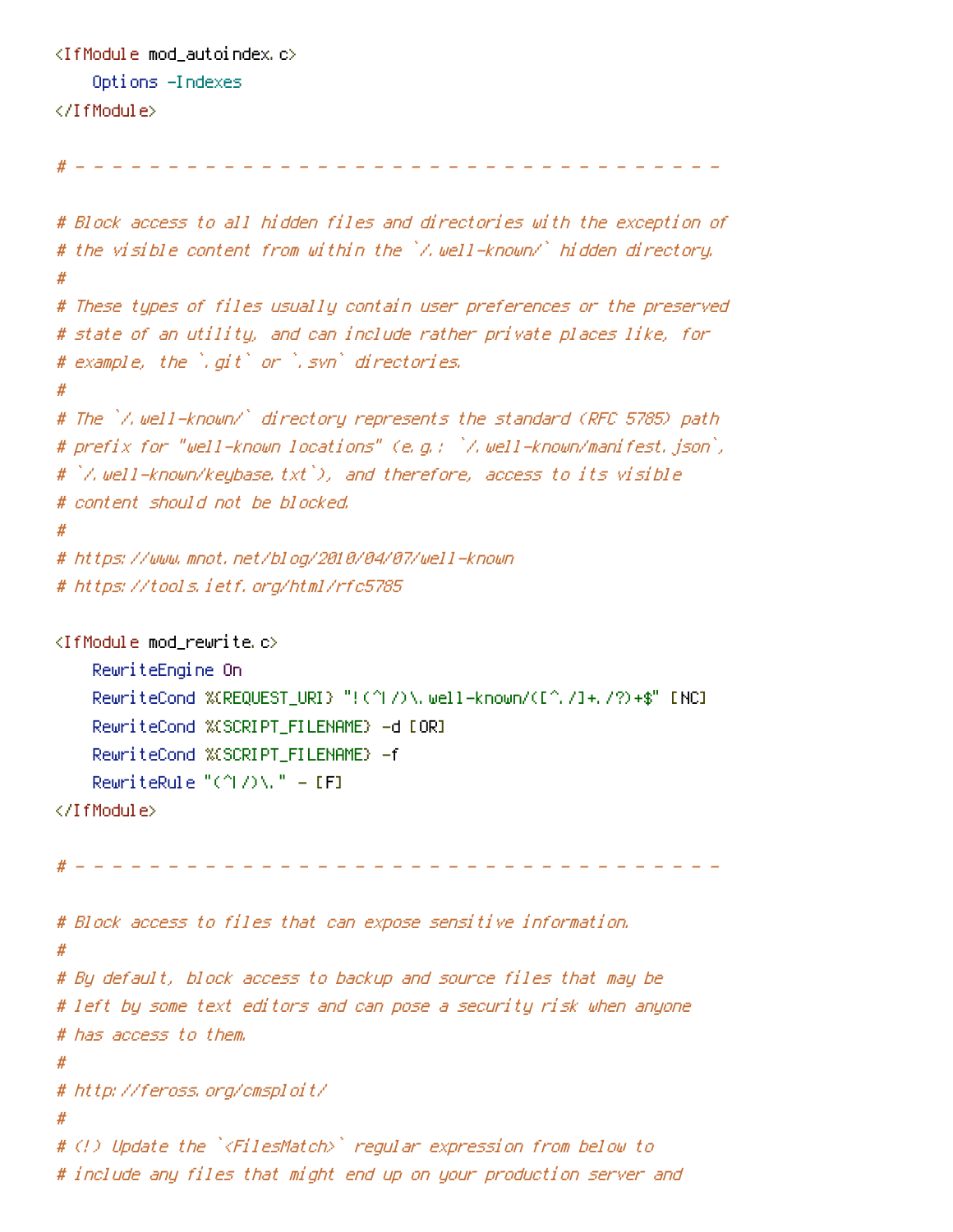# can expose sensitive information about your website. These files may # include: configuration files, files that contain metadata about the # project (e.g.: project dependencies), build scripts, etc..

<FilesMatch "(^#.\*#|\.(bak|conf|dist|fla|in[ci]|log|psd|sh|sql|sw[op])|~)\$">

```
# Apache < 2.3
<IfModule !mod_authz_core.c>
    Order allow,deny
    Deny from all
    Satisfy All
</IfModule>
```

```
# Apache ≥ 2.3
<IfModule mod_authz_core.c>
    Require all denied
</IfModule>
```
#### </FilesMatch>

```
# ----------------------------------------------------------------------
# | HTTP Strict Transport Security (HSTS) |
# ----------------------------------------------------------------------
# Force client-side SSL redirection.
#
# If a user types `example.com` in their browser, even if the server
# redirects them to the secure version of the website, that still leaves
# a window of opportunity (the initial HTTP connection) for an attacker
# to downgrade or redirect the request.
#
# The following header ensures that browser will ONLY connect to your
# server via HTTPS, regardless of what the users type in the browser's
# address bar.
#
# (!) Remove the `includeSubDomains` optional directive if the website's
# subdomains are not using HTTPS.
#
# http://www.html5rocks.com/en/tutorials/security/transport-layer-security/
# https://tools.ietf.org/html/draft-ietf-websec-strict-transport-sec-14#section-6.1
# http://blogs.msdn.com/b/ieinternals/archive/2014/08/18/hsts-strict-transport-security-
```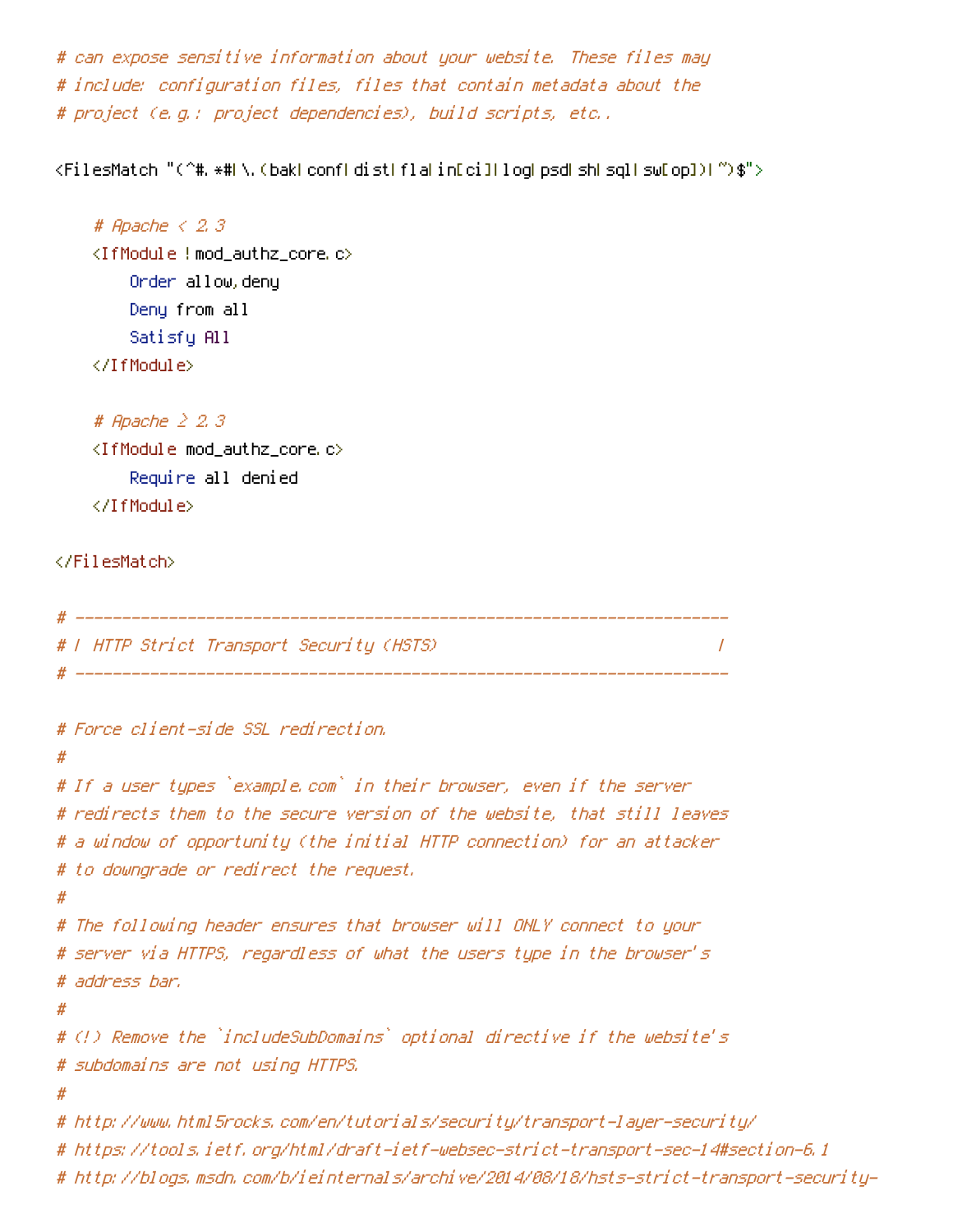attacks-mitigations-deployment-https.aspx

# <IfModule mod\_headers.c> # Header set Strict-Transport-Security "max-age=16070400; includeSubDomains" # </IfModule> # ---------------------------------------------------------------------- # | Reducing MIME type security risks | # ---------------------------------------------------------------------- # Prevent some browsers from MIME-sniffing the response. # # This reduces exposure to drive-by download attacks and cross-origin # data leaks, and should be left uncommented, especially if the server # is serving user-uploaded content or content that could potentially be # treated as executable by the browser. # # http://www.slideshare.net/hasegawayosuke/owasp-hasegawa # http://blogs.msdn.com/b/ie/archive/2008/07/02/ie8-security-part-v-comprehensiveprotection.aspx # http://msdn.microsoft.com/en-us/library/ie/gg622941.aspx # https://mimesniff.spec.whatwg.org/ <IfModule mod\_headers.c> Header set X-Content-Type-Options "nosniff" </IfModule> # ---------------------------------------------------------------------- # | Reflected Cross-Site Scripting (XSS) attacks | # ----------------------------------------------------------------------

# (1) Try to re-enable the cross-site scripting (XSS) filter built # into most web browsers. # # The filter is usually enabled by default, but in some cases it # may be disabled by the user. However, in Internet Explorer for # example, it can be re-enabled just by sending the  $#$   $X-XSS-Protection$  header with the value of  $Y$ . # # (2) Prevent web browsers from rendering the web page if <sup>a</sup> potential # reflected (a.k.a non-persistent) XSS attack is detected by the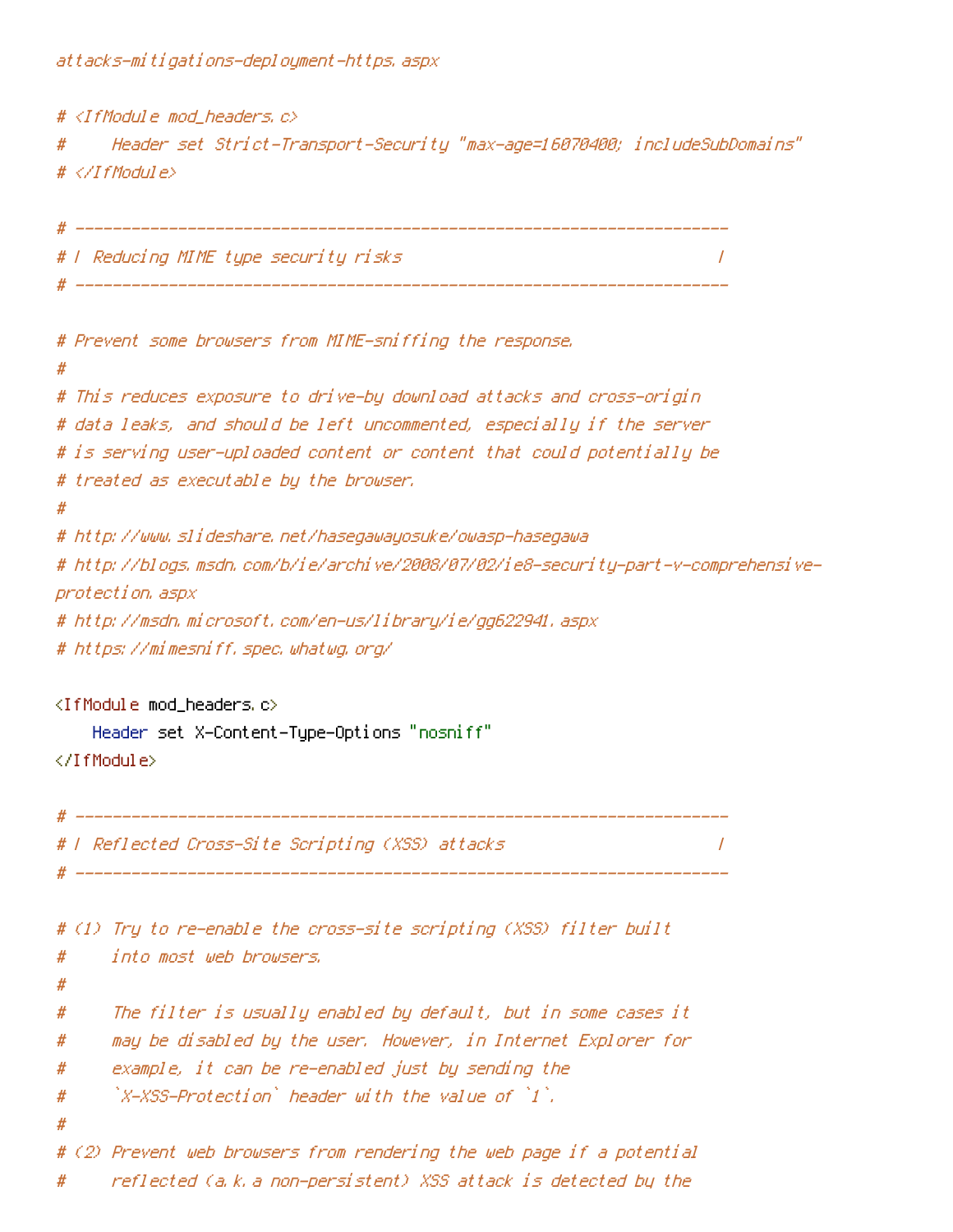```
# filter.
#
# By default, if the filter is enabled and browsers detect a
# reflected XSS attack, they will attempt to block the attack
# by making the smallest possible modifications to the returned
# web page.
#
# Unfortunately, in some browsers (e.g.: Internet Explorer),
# this default behavior may allow the XSS filter to be exploited,
# thereby, it's better to inform browsers to prevent the rendering
# of the page altogether, instead of attempting to modify it.
#
# http://hackademix.net/2009/11/21/ies-xss-filter-creates-xss-vulnerabilities
#
# (!) Do not rely on the XSS filter to prevent XSS attacks! Ensure that
# you are taking all possible measures to prevent XSS attacks, the
# most obvious being: validating and sanitizing your website's inputs.
#
# http://blogs.msdn.com/b/ie/archive/2008/07/02/ie8-security-part-iv-the-xss-filter.aspx
# http://blogs.msdn.com/b/ieinternals/archive/2011/01/31/controlling-the-internet-
```
# reflected (a.k.a non-persistent) XSS attack is detected by the

explorer-xss-filter-with-the-x-xss-protection-http-header.aspx

```
# https://www.owasp.org/index.php/Cross-site_Scripting_%28XSS%29
```

```
# <IfModule mod_headers.c>
```
 $#$   $#$  (1) (2)

```
# Header set X-XSS-Protection "1; mode=block"
```

```
# # `mod_headers` cannot match based on the content-type, however,
```

```
# # the `X-XSS-Protection` response header should be send only for
```

```
# # HTML documents and not for the other resources.
```

```
# <FilesMatch "\.
```

```
(appcache|atom|bbaw|bmp|crx|css|cur|eot|f4[abpv]|flv|geojson|gif|htc|ico|jpe?
gl jsl json(ld)?
```
|m4[av]|manifest|map|mp4|oex|og[agv]|opus|otf|pdf|png|rdf|rss|safariextz|svgz? |swf|topojson|tt[cf]|txt|vcard|vcf|vtt|webapp|web[mp]|woff2?|xloc|xml|xpi)\$">

```
# Header unset X-XSS-Protection
```

```
# </FilesMatch>
```
# </IfModule>

```
# ----------------------------------------------------------------------
```
# ----------------------------------------------------------------------

. In the server software information  $\qquad \qquad \qquad$  |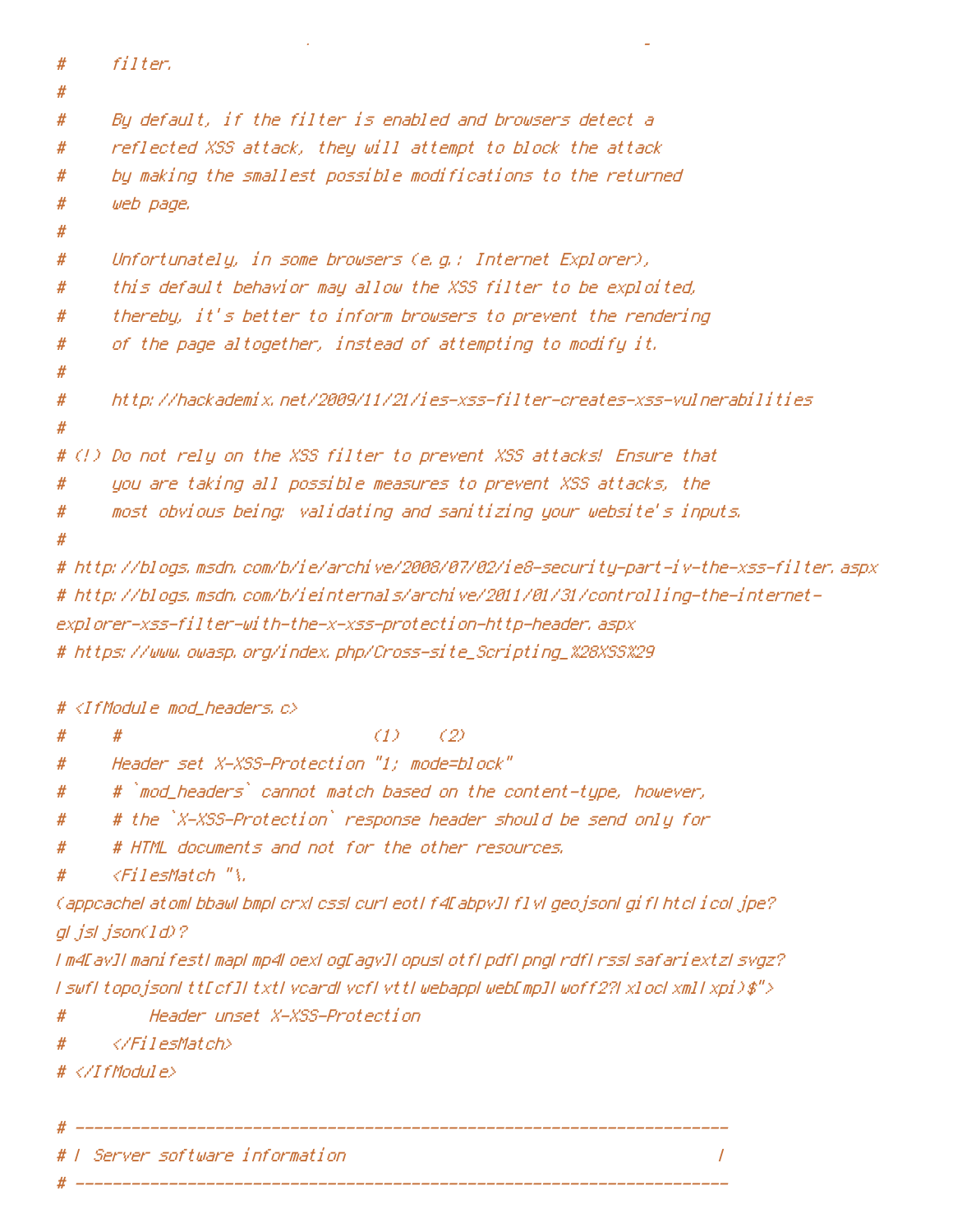```
# Prevent Apache from sending in the `Server` response header its
# exact version number, the description of the generic OS-type or
# information about its compiled-in modules.
#
# (!) The `ServerTokens` directive will only work in the main server
# configuration file, so don't try to enable it in the `.htaccess` file!
#
# https://httpd.apache.org/docs/current/mod/core.html#servertokens
# ServerTokens Prod
# ######################################################################
# # WEB PERFORMANCE #
# ######################################################################
 # ----------------------------------------------------------------------
# | Compression |
```
# ----------------------------------------------------------------------

# <IfModule mod\_deflate.c>

```
# Force compression for mangled `Accept-Encoding` request headers
# https://developer.yahoo.com/blogs/ydn/pushing-beyond-gzipping-25601.html
```

```
<IfModule mod_setenvif.c>
        <IfModule mod_headers.c>
            SetEnvIfNoCase ^(Accept-EncodXng|X-cept-Encoding|X{15}|~{15}|-{15})$
\hat{C}((gzipHdeflate)\s*,?\s*)+H[X~-]{4,13}$ HAVE_Accept-Encoding
            RequestHeader append Accept-Encoding "gzip,deflate" env=HAVE_Accept-Encoding
        </IfModule>
    </IfModule>
      # - - - - - - - - - - - - - - - - - - - - - - - - - - - - - - - - -
```

```
# Compress all output labeled with one of the following media types.
#
# (!) For Apache versions below version 2.3.7 you don't need to
# enable `mod_filter` and can remove the `<IfModule mod_filter.c>`
# and `</IfModule>` lines as `AddOutputFilterByType` is still in
# the core directives.
```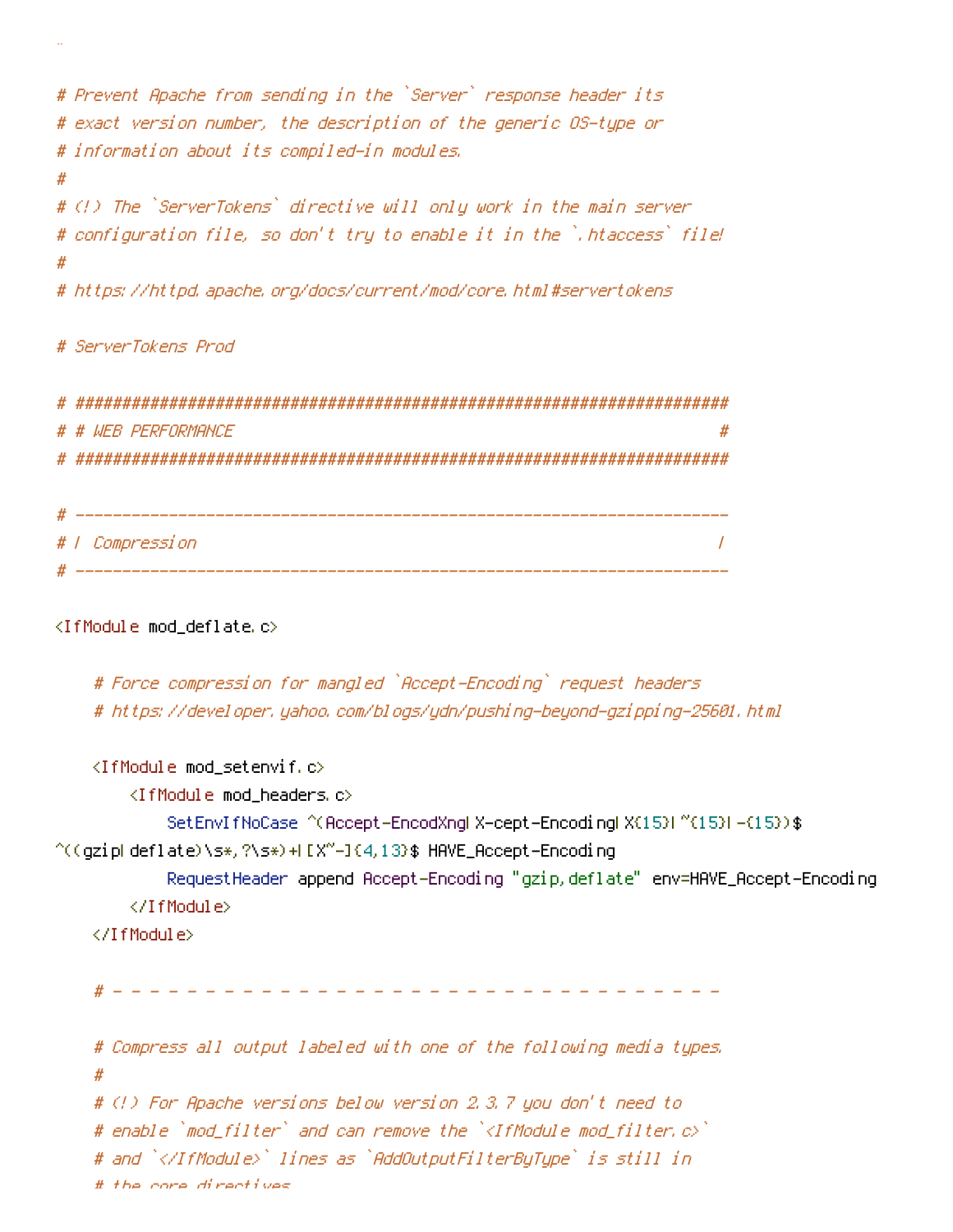# the core directives.

#

# https://httpd.apache.org/docs/current/mod/mod\_filter.html#addoutputfilterbytype

# <IfModule mod\_filter.c>

```
AddOutputFilterByType DEFLATE "application/atom+xml" \
                                   "application/javascript" \
                                   "application/json" \
                                   "application/ld+json" \
                                   "application/manifest+json" \
                                   "application/rdf+xml" \
                                   "application/rss+xml" \
                                   "application/schema+json" \
                                   "application/vnd.geo+json" \
                                   "application/vnd.ms-fontobject" \
                                   "application/x-font-ttf" \
                                   "application/x-javascript" \
                                   "application/x-web-app-manifest+json" \
                                   "application/xhtml+xml" \
                                   "application/xml" \
                                   "font/eot" \lambda"font/opentype" \
                                   "image/bmp" \lambda"image/svg+xml" \
                                   "image/vnd.microsoft.icon" \
                                   "image/x-icon" \
                                   "text/cache-manifest" \
                                   "text/css" \
                                   "text/html" \setminus"text/javascript" \
                                   "text/plain" \
                                   "text/vcard" \
                                   "text/vnd.rim.location.xloc" \
                                   "text/vtt" \lambda"text/x-component" \
                                   "text/x-cross-domain-policy" \
                                   "text/xml"
</IfModule>
```
 $\frac{1}{2}$  - - - - - - - - - - - -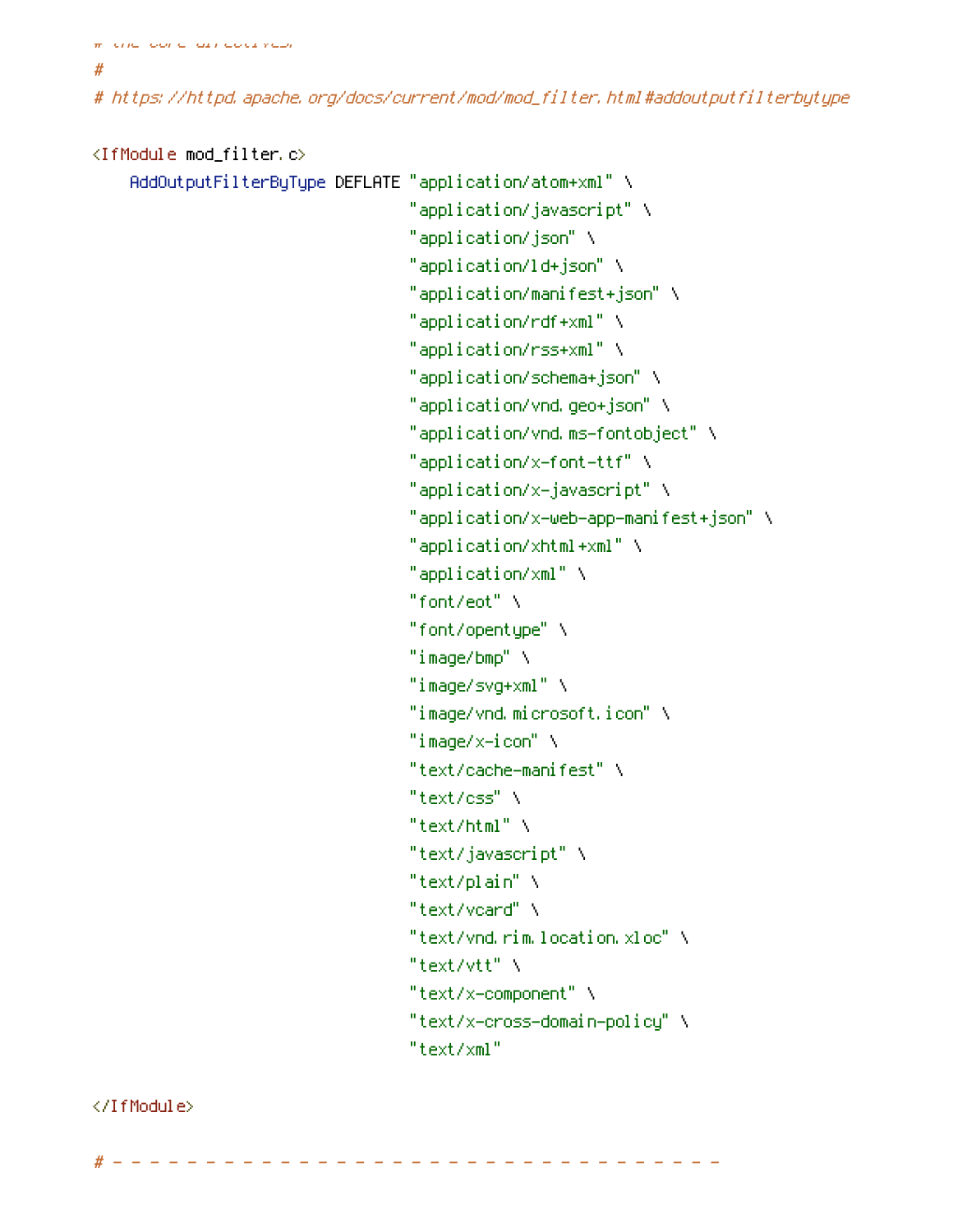```
# Map the following filename extensions to the specified
   # encoding type in order to make Apache serve the file types
   # with the appropriate `Content-Encoding` response header
   # (do note that this will NOT make Apache compress them!).
   #
   # If these files types would be served without an appropriate
   # `Content-Enable` response header, client applications (e.g.:
   # browsers) wouldn't know that they first need to uncompress
   # the response, and thus, wouldn't be able to understand the
   # content.
    #
   # https://httpd.apache.org/docs/current/mod/mod_mime.html#addencoding
   <IfModule mod_mime.c>
       AddEncoding gzip svgz
   </IfModule>
</IfModule>
 # ----------------------------------------------------------------------
# | Content transformation |
 # ----------------------------------------------------------------------
# Prevent intermediate caches or proxies (e.g.: such as the ones
# used by mobile network providers) from modifying the website's
# content.
#
# https://tools.ietf.org/html/rfc2616#section-14.9.5
#
# (!) If you are using `mod_pagespeed`, please note that setting
# the `Cache-Control: no-transform` response header will prevent
# `PageSpeed` from rewriting `HTML` files, and, if the
# `ModPagespeedDisableRewriteOnNoTransform` directive isn't set
# to `off`, also from rewriting other resources.
#
# https://developers.google.com/speed/pagespeed/module/configuration#notransform
# <IfModule mod_headers.c>
```

```
# Header merge Cache-Control "no-transform"
```
# </IfModule>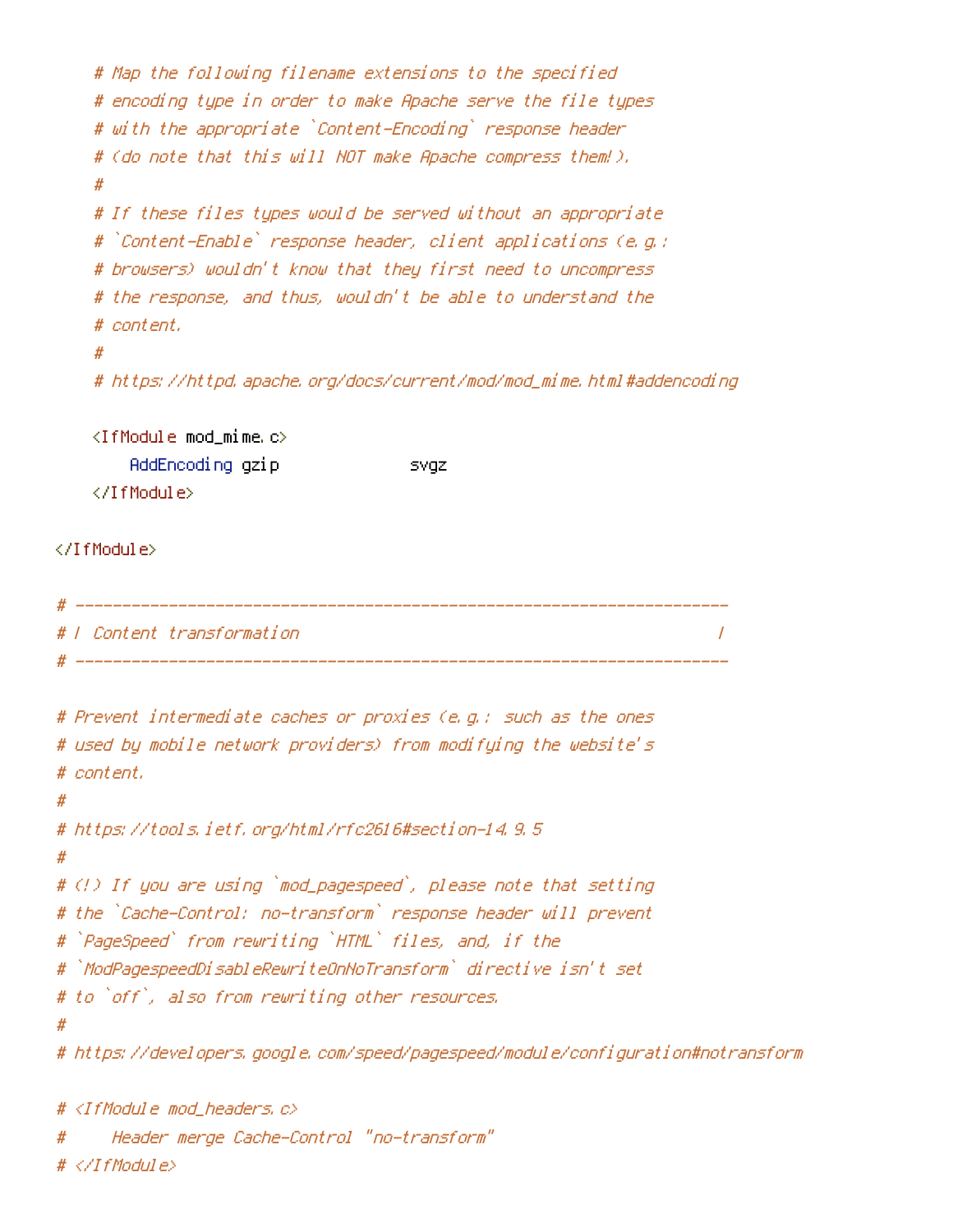| #   |                  |
|-----|------------------|
|     | # <i>I ETags</i> |
| -44 |                  |

# Remove `ETags` as resources are sent with far-future expires headers. # # https://developer.yahoo.com/performance/rules.html#etags # https://tools.ietf.org/html/rfc7232#section-2.3 # `FileETag None` doesn't work in all cases. <IfModule mod\_headers.c> Header unset ETag </IfModule> FileETag None # ---------------------------------------------------------------------- # | Expires headers | # ---------------------------------------------------------------------- # Serve resources with far-future expires headers. # # (!) If you don't control versioning with filename-based # cache busting, you should consider lowering the cache times # to something like one week. # # https://httpd.apache.org/docs/current/mod/mod\_expires.html <IfModule mod\_expires.c> ExpiresActive on ExpiresDefault "access plus 1 month" # CSS ExpiresByType text/css "access plus 1 year" # Data interchange

ExpiresByType application/atom+xml "access plus 1 hour" ExpiresByType application/rdf+xml "access plus 1 hour" ExpiresByType application/rss+xml "access plus 1 hour"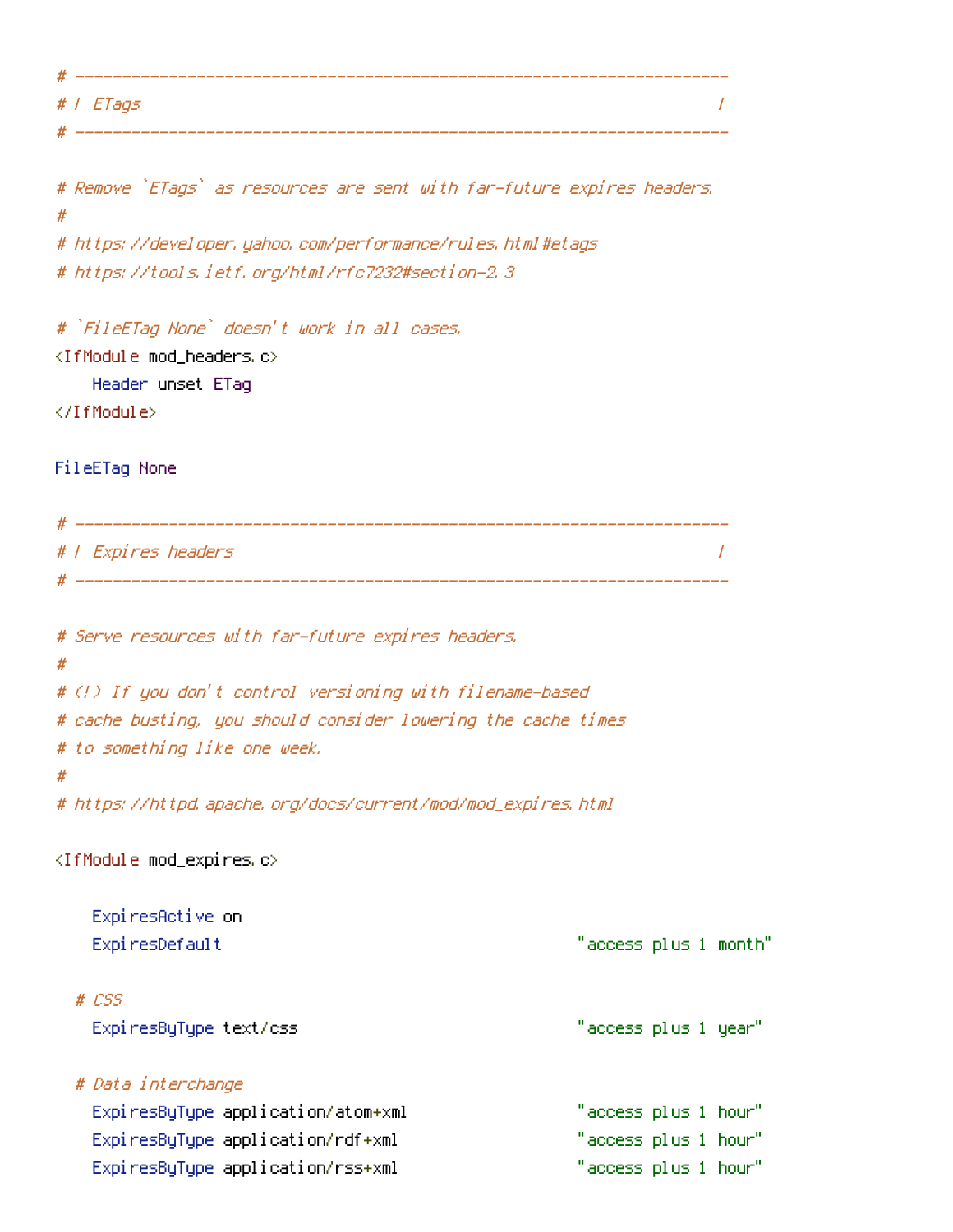|                             | ExpiresByType application/json                    |                       | "access plus 0 seconds" |
|-----------------------------|---------------------------------------------------|-----------------------|-------------------------|
|                             | ExpiresByType application/ld+json                 |                       | "access plus 0 seconds" |
|                             | ExpiresByType application/schema+json             |                       | "access plus 0 seconds" |
|                             | ExpiresByType application/vnd.geo+json            |                       | "access plus 0 seconds" |
|                             | ExpiresByType application/xml                     |                       | "access plus 0 seconds" |
| ExpiresByType text/xml      |                                                   |                       | "access plus 0 seconds" |
|                             |                                                   |                       |                         |
|                             | # Favicon (cannot be renamed!) and cursor images  |                       |                         |
|                             | ExpiresByType image/vnd.microsoft.icon            | "access plus 1 week"  |                         |
| ExpiresByType image/x-icon  |                                                   | "access plus 1 week"  |                         |
|                             |                                                   |                       |                         |
| # HTML                      |                                                   |                       |                         |
| ExpiresByType text/html     |                                                   |                       | "access plus 0 seconds" |
|                             |                                                   |                       |                         |
| # JavaScript                |                                                   |                       |                         |
|                             | ExpiresByType application/javascript              | "access plus 1 year"  |                         |
|                             | ExpiresByType application/x-javascript            | "access plus 1 year"  |                         |
|                             | ExpiresByType text/javascript                     | "access plus 1 year"  |                         |
| # Manifest files            |                                                   |                       |                         |
|                             |                                                   |                       |                         |
|                             | ExpiresByType application/manifest+json           | "access plus 1 year"  |                         |
|                             | ExpiresByType application/x-web-app-manifest+json |                       | "access plus 0 seconds" |
|                             | ExpiresByType text/cache-manifest                 |                       | "access plus 0 seconds" |
|                             |                                                   |                       |                         |
| # Media files               |                                                   |                       |                         |
| Expi resByType audio/ogg    |                                                   | "access plus 1 month" |                         |
| ExpiresByType image/bmp     |                                                   | "access plus 1 month" |                         |
| ExpiresByType image/gif     |                                                   | "access plus 1 month" |                         |
| ExpiresByType image/jpeg    |                                                   | "access plus 1 month" |                         |
| ExpiresByType image/png     |                                                   | "access plus 1 month" |                         |
| ExpiresByType image/svg+xml |                                                   | "access plus 1 month" |                         |
| ExpiresByType video/mp4     |                                                   | "access plus 1 month" |                         |
| ExpiresByType video/ogg     |                                                   | "access plus 1 month" |                         |
| ExpiresByType video/webm    |                                                   | "access plus 1 month" |                         |
|                             |                                                   |                       |                         |

# # Web fonts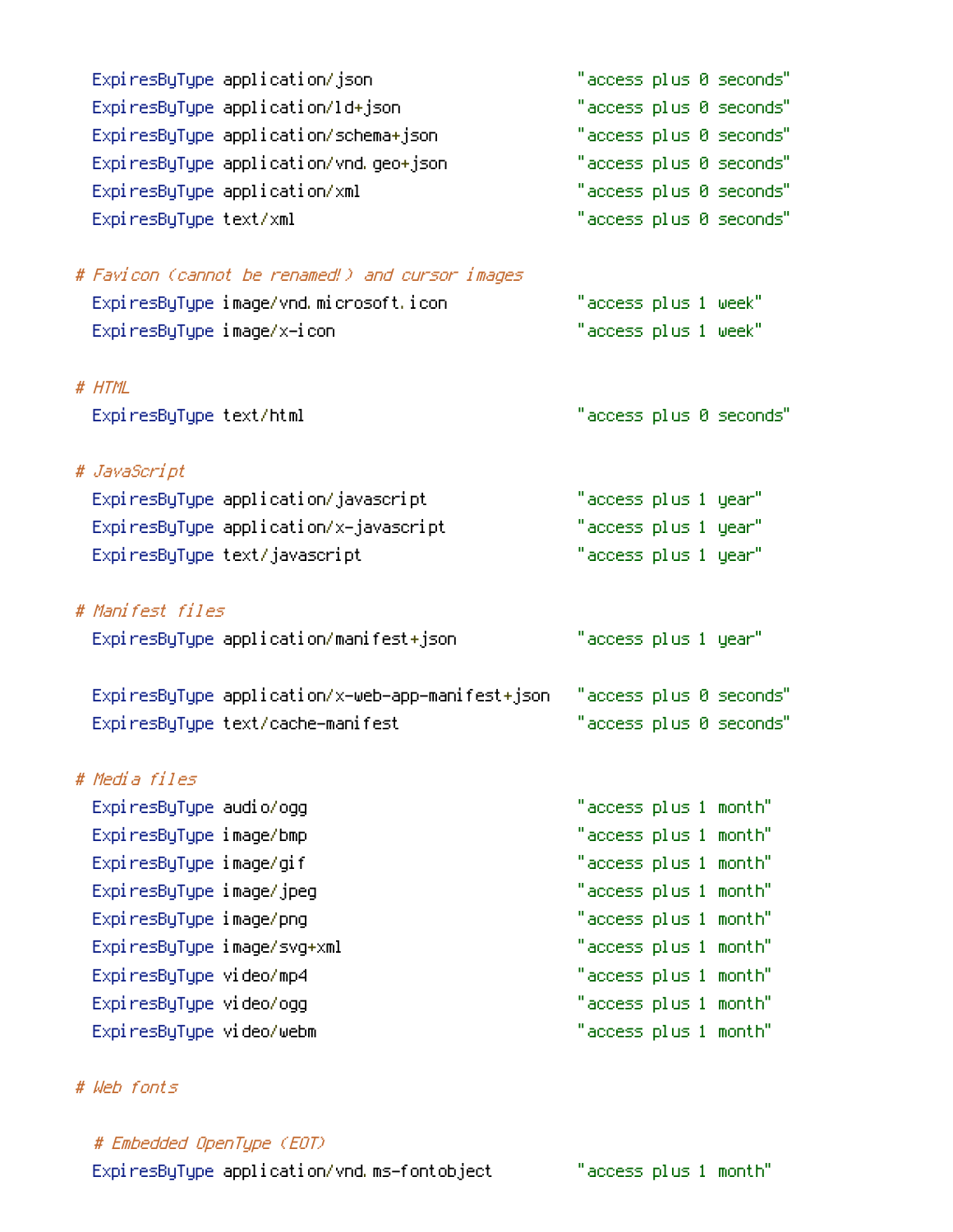|             | ExpiresByType font/eot                                                                | "access plus 1 month" |  |  |
|-------------|---------------------------------------------------------------------------------------|-----------------------|--|--|
|             | # OpenType                                                                            |                       |  |  |
|             | ExpiresByType font/opentype                                                           | "access plus 1 month" |  |  |
|             | # TrueType                                                                            |                       |  |  |
|             | ExpiresByType application/x-font-ttf                                                  | "access plus 1 month" |  |  |
|             | # Web Open Font Format (WOFF) 1.0                                                     |                       |  |  |
|             | ExpiresByType application/font-woff                                                   | "access plus 1 month" |  |  |
|             | ExpiresByType application/x-font-woff                                                 | "access plus 1 month" |  |  |
|             | ExpiresByType font/woff                                                               | "access plus 1 month" |  |  |
|             | # Web Open Font Format (WOFF) 2.0                                                     |                       |  |  |
|             | ExpiresByType application/font-woff2                                                  | "access plus 1 month" |  |  |
|             | # Other                                                                               |                       |  |  |
|             | ExpiresByType text/x-cross-domain-policy                                              | "access plus 1 week"  |  |  |
|             | #   File concatenation                                                                |                       |  |  |
| #           | # Allow concatenation from within specific files.                                     |                       |  |  |
| #           | # $e$ , $q$ , $'$                                                                     |                       |  |  |
| #<br>#<br># | If you have the following lines in a file called, for<br>example, `main.combined.js`; |                       |  |  |
| #           | $\langle$ l --#include file="js/jquery, js" -->                                       |                       |  |  |
| #           | $\langle l$ --#include file="js/jquery.timer.js" -->                                  |                       |  |  |
| #<br>#      | Apache will replace those lines with the content of the                               |                       |  |  |
| #           | specified files.                                                                      |                       |  |  |
|             | # <ifmodule mod_include.c=""></ifmodule>                                              |                       |  |  |
| #           | <filesmatch "\.combined\.js\$"=""></filesmatch>                                       |                       |  |  |
| #           | Options +Includes                                                                     |                       |  |  |